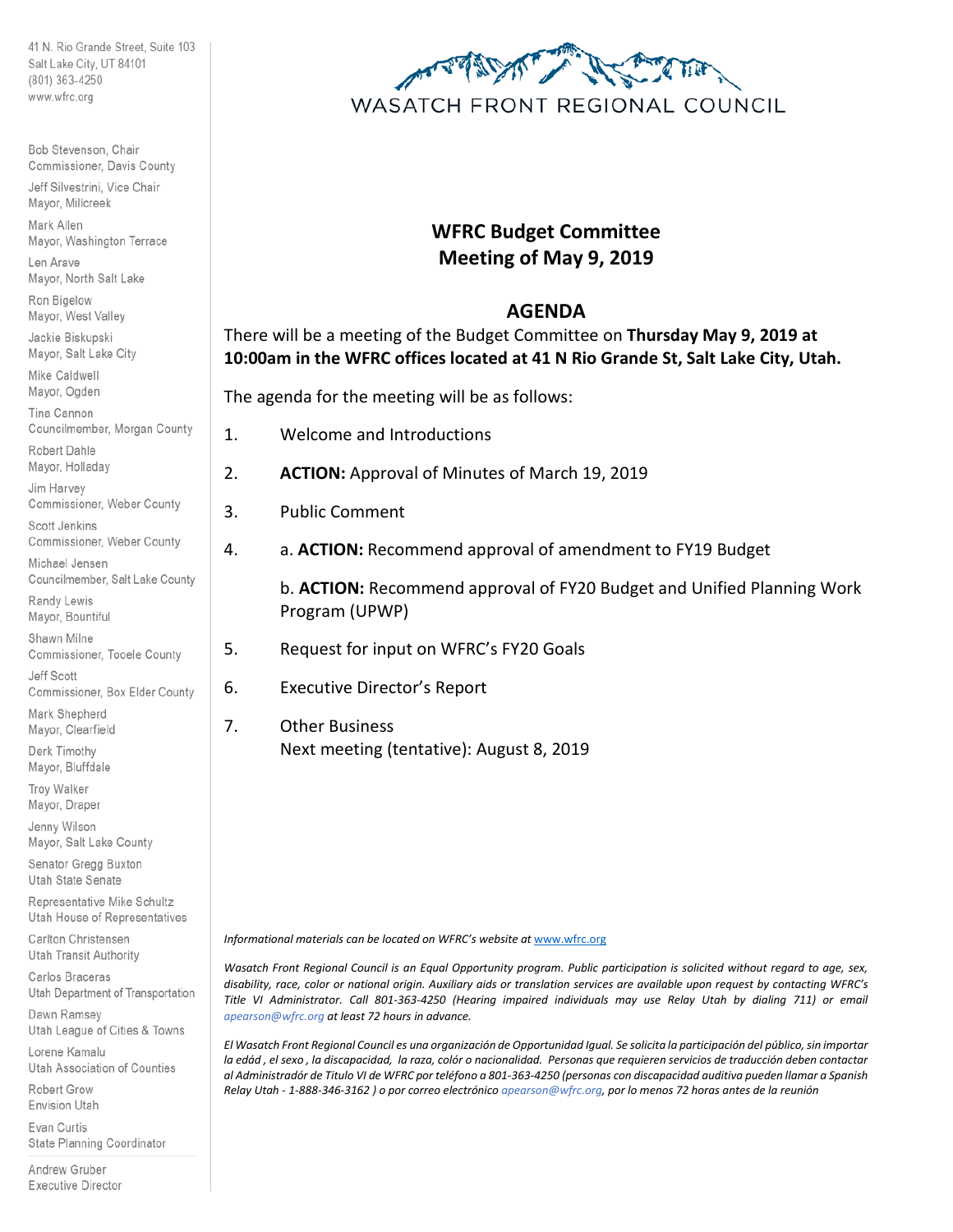



## **WFRC BUDGET COMMITTEE**

Minutes of Meeting held Mar 19, 2019, 2:08pm 295 N Jimmy Doolittle Rd, Salt Lake City, UT 84101

| <b>2017 BUDGET COMMITTEE</b>      |             | <b>IN ATTENDANCE</b> |
|-----------------------------------|-------------|----------------------|
| <b>DAVIS COUNTY</b>               |             |                      |
| <b>Commissioner Bob Stevenson</b> |             | Yes                  |
| <b>MORGAN COUNTY</b>              |             |                      |
| Councilmember Tina Cannon         |             | Yes                  |
| <b>SALT LAKE COUNTY</b>           |             |                      |
| Councilmember Michael Jensen      |             | N٥                   |
| Mayor Jeff Silvestrini            |             | Yes                  |
| <b>TOOELE COUNTY</b>              |             |                      |
| <b>Commissioner Shawn Milne</b>   |             | Yes                  |
| <b>WEBER COUNTY</b>               |             |                      |
| <b>Mayor Mike Caldwell</b>        |             | No                   |
| <b>BOX ELDER COUNTY</b>           |             |                      |
| <b>Commissioner Jeff Scott</b>    |             | Yes                  |
| <b>Others in Attendance</b>       |             |                      |
| <b>Andrew Gruber</b>              | <b>WFRC</b> |                      |
| WFRC<br><b>Wayne Bennion</b>      |             |                      |
| <b>WFRC</b><br>Ned Hacker         |             |                      |
| WFRC<br>Loveit Baumgardner        |             |                      |

#### **1. Welcome and Introductions [00:00:15]**

Commissioner Shawn Milne, Chair, called the meeting to order and asked the group for introductions.

#### **2. ACTION on Minutes of October 11, 2018 [00:01:18]**

Commissioner Milne brought attention to the action for approval of the minutes. Commissioner Bob Stevenson motioned to approve the minutes of Oct 11 as written. Councilmember Tina Cannon seconded the motion and the vote was unanimous in the affirmative.

#### **3. Opportunity for Public Comment [00:01:50]**

Commissioner Milne opened the meeting for public comments. There were none.

#### **4a. ACTION: Recommend releasing for comment – WFRC draft FY20 Budget and draft Unified Planning Work Program (UPWP) [00:02:04]**

WFRC staff, in coordination with the WFRC Budget Committee, has prepared a draft budget and Unified Planning Work Program (UPWP) that outline the activities that WFRC plans to undertake in fiscal year 2020.

Andrew Gruber, WFRC, presented the draft 2020 Unified Planning Work Program document. The UPWP outlines the work tasks that the WFRC will pursue during fiscal year 2020 in collaboration with cities, counties, UDOT, UTA, and other partners.

**[00:06:53]** Mr. Gruber then reviewed the proposed FY20 Budget, which shows a 4% overall decrease in expenditures from FY19. The major expenditure is for staff salary/benefits. The budget includes funding to maintain the current full-time staff of 29, and for the addition of three positions, including a full-time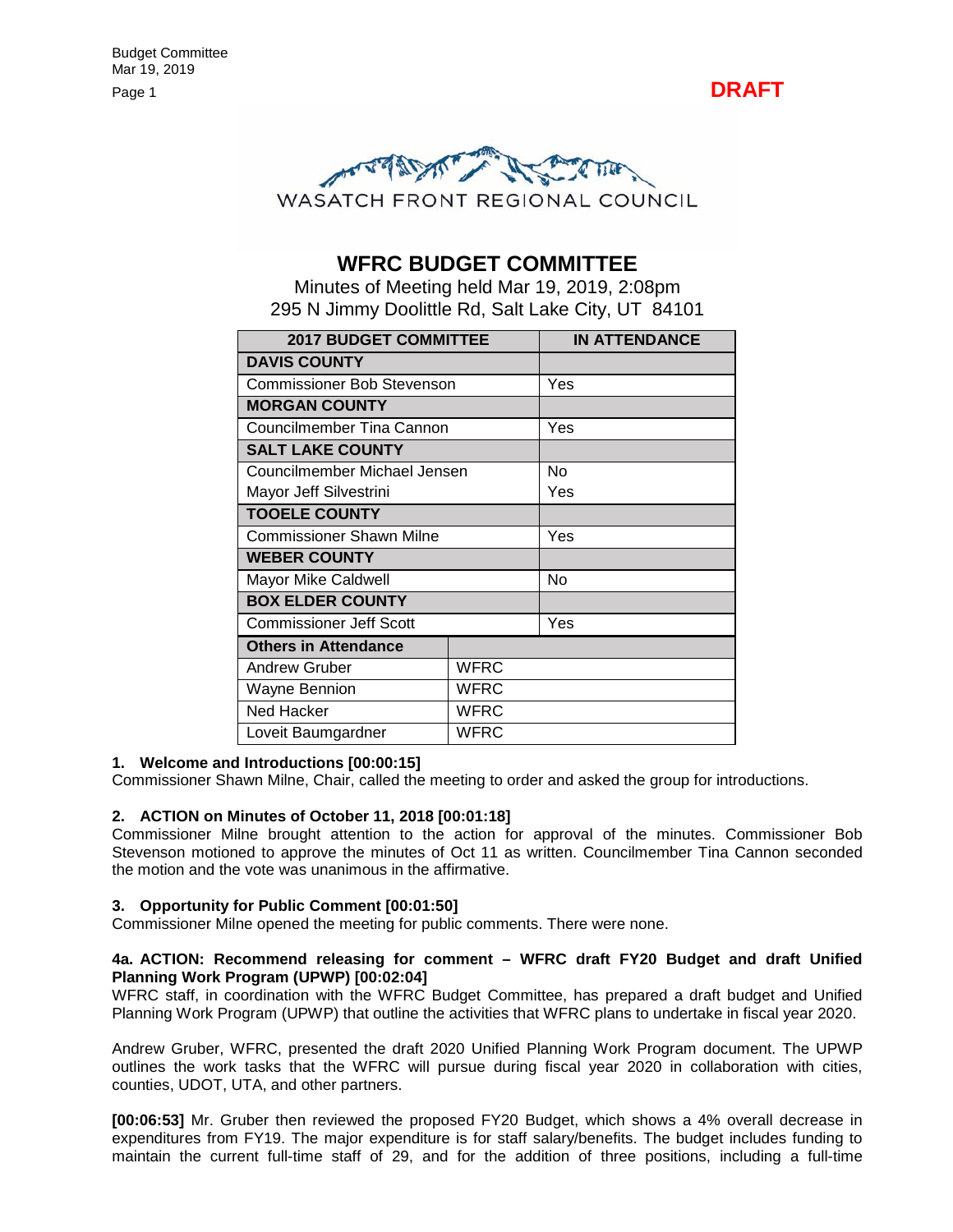## Page 2 **DRAFT**

accounting position for transition/succession of existing accounting staff over the course of a year, an analytical/planning position, and a position in the Transportation and Land Use Connection (TLC) program.

Anticipated consultant contracts represent the second largest expenditure in the budget. The personnel line item also includes an overall increase of five percent that functions as a cap for salary adjustments and benefit cost increases, including group health insurance. All other expenditures were estimated based on past experience and anticipated changes.

In FY19 the Council completed the move to a new office space in a location more easily accessed by all modes of transportation. The FY20 budget includes a full year of lease payments for that space; the rent is full service including all costs of tenant improvements, operating costs, and common areas. In past years' budgets WFRC included costs for Building Operation/R & M and real property insurance for the old office building. With the move to the new office those building expenses are now replaced by rent for the new office space, so those costs are eliminated in the FY20 budget. This budget utilizes \$30,000 of additional STP funds for the new office space, per previous Budget Committee and Council direction.

WFRC received an offer to purchase the old office building in February of this year. The purchasing entity is in the process of performing their due diligence as defined in the contract. We anticipate that a sale of the old office building will be completed prior to the end of FY19. Once the sale is completed the Council will need to amend the FY19 budget to account for the proceeds of the sale and will place the proceeds in a dedicated "Office Building Fund", pursuant to previous Budget Committee and Council direction.

**[00:50:23]** Councilmember Tina Cannon made a motion to recommend that the Council release for review and public comment the draft UPWP and budget for fiscal year 2020. Mayor Jeff Silvestrini seconded the motion and the vote was unanimous in the affirmative.

#### **4b. ACTION: Recommend for approval the WFRC draft Accounting and Administrative Policy (revised 3/28/2019) [00:51:08]**

Loveit Baumgardner, WFRC, explained that the Utah State Code regarding bonding for Public Treasurers was recently revised to allow for either a fidelity bond OR crime insurance. WFRC purchases general liability insurance from the Utah Local Governments Trust which includes enhanced liability coverage that provides crime insurance in an amount that satisfies the state requirement for Public Treasurers. It is no longer necessary for WFRC to purchase a Treasurer's bond. The proposed amended Accounting and Administrative Policy adjusts the language to reflect the change in state code and the means by which WFRC meets the new requirement.

**[00:52:26]** Mayor Jeff Silvestrini made a motion to recommend that the Council approve the amended Accounting and Administrative Policy. Commissioner Bob Stevenson seconded the motion and the vote was unanimous in the affirmative.

#### **5. Executive Director's Report [00:53:00]**

Andrew Gruber, WFRC, reminded the committee about the upcoming Council meeting and WFRC's 50<sup>th</sup> Anniversary and Open House on Thursday, March 28, 2019.

#### **6. Other Business [00:56:33]**

The next meeting of the Budget Committee is set for May 9, 2019. Commissioner Milne asked if there were any other business items to discuss. There were none. Commissioner Milne then made a motion to adjourn the meeting. The motion was seconded by Commissioner Jeff Scott and the vote was unanimous in the affirmative. The meeting adjourned at 3:04pm.

*A recording of this meeting, as well as meeting packet materials, may be found on the WFRC website at [www.wfrc.org](http://www.wfrc.org/)*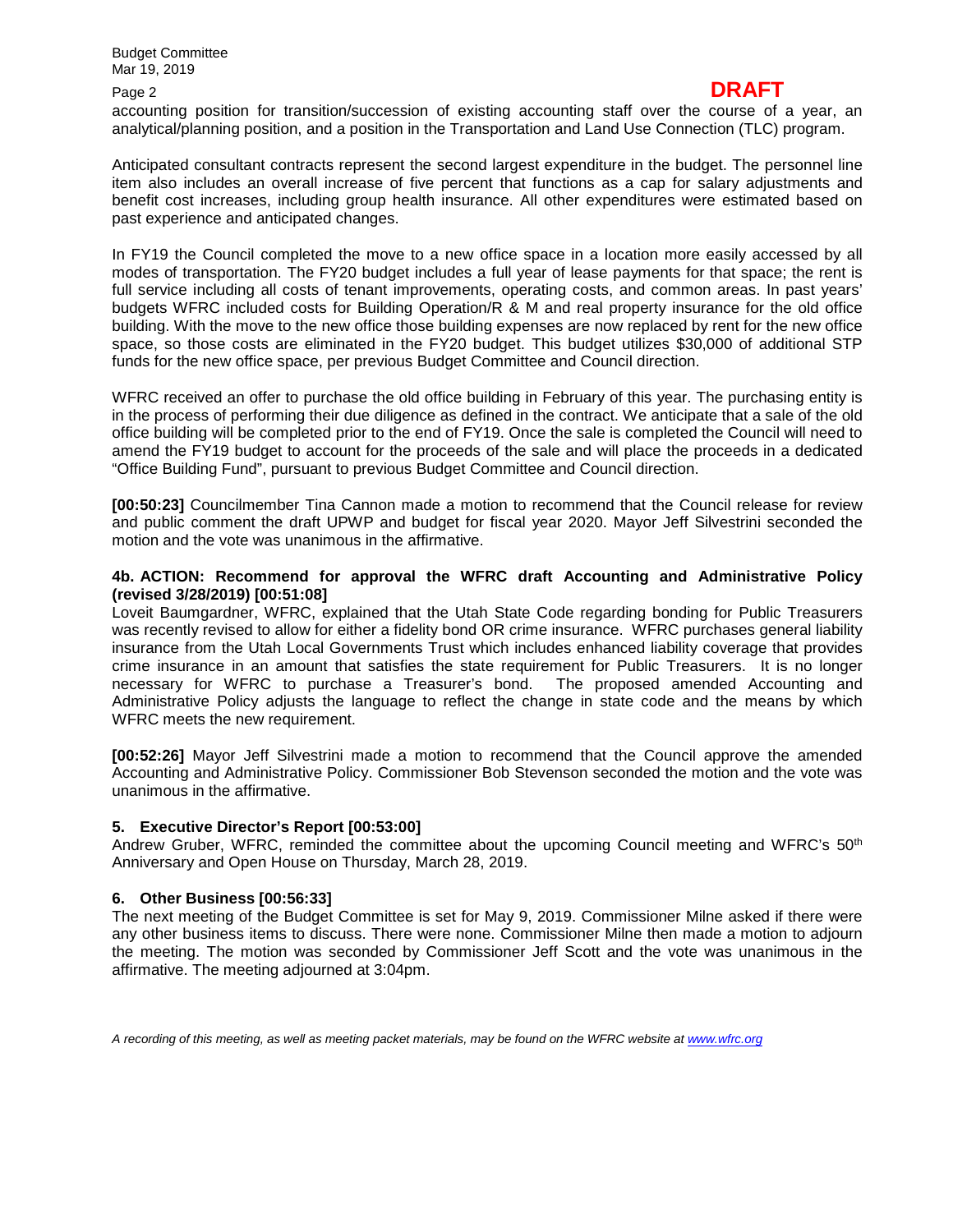| <b>DATE:</b>        | May 9, 2019                                                    |
|---------------------|----------------------------------------------------------------|
| <b>AGENDA ITEM:</b> | 4а                                                             |
| <b>SUBJECT:</b>     | <b>ACTION:</b> Recommend approval of the FY19 Budget Amendment |
| <b>PREPARED BY:</b> | Loveit Baumgardner                                             |

#### **BACKGROUND:**

On April 1, 2019, WFRC completed the sale of its office building located at 295 N. Jimmy Doolittle Road in Salt Lake City. Net proceeds of the sale were \$1,124,066.75 and were received by WFRC on April 1, 2019. The effect of this transaction on WFRC's financial position is to increase cash by \$1,124,066.75, decrease net fixed assets (building, improvements, and land) by \$142,047.27, and recognize a gain on the sale (revenue) of \$982,019.48. This will be reflected in the annual audit report in the Balance Sheet Governmental Funds statement.

The Budget Committee and the Council have had extensive discussions over the past several years regarding the proceeds from the eventual sale of the Jimmy Doolittle building. The result of those discussions is that WFRC should create a separate governmental fund (Building Fund) and a separate investment account (PTIF) to account for and hold the proceeds from the sale that will be assigned for future capital purchases.

The FY19 budget needs to be amended to recognize the revenue from the sale of the building and for the creation of a dedicated fund and account to hold the proceeds.

#### **RECOMMENDATION AND MOTION:**

The WFRC Budget Committee recommends that the Council approve the amendment of the FY19 budget and the creation of a dedicated fund as presented and authorize setting up a separate investment account to hold the assigned proceeds from the sale of the building.

#### **CONTACT INFORMATION:**

Loveit Baumgardner, (801) 363-4230 x 1102 Andrew Gruber, (801) 824-0055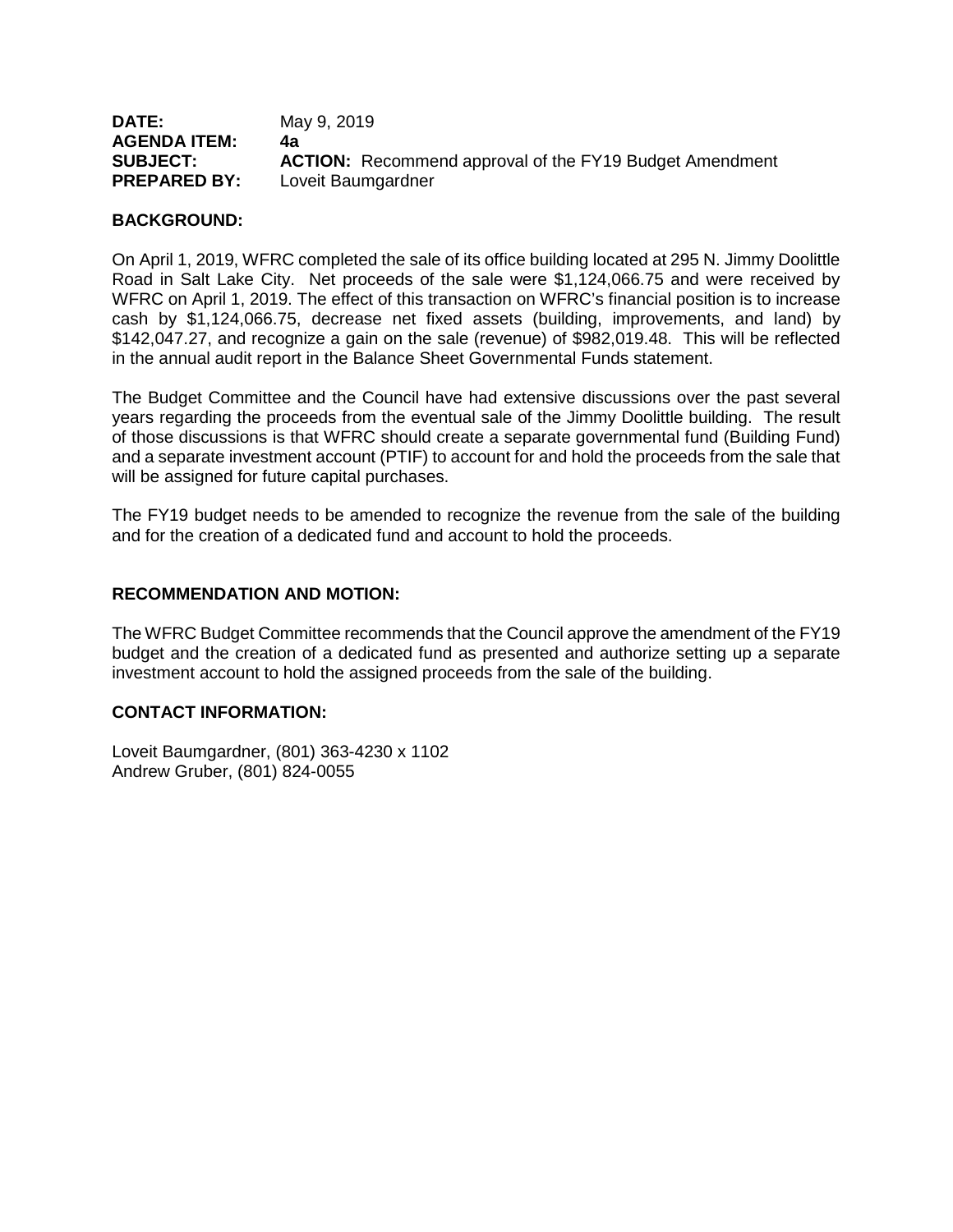| <b>DATE:</b>        | May 9, 2019                                                      |
|---------------------|------------------------------------------------------------------|
| <b>AGENDA ITEM:</b> | 4b                                                               |
| <b>SUBJECT:</b>     | <b>ACTION:</b> Recommend approval of the FY20 Budget and Unified |
|                     | Planning Work (UPWP)                                             |
| <b>PREPARED BY:</b> | Loveit Baumgardner and Wayne Bennion                             |

#### **BACKGROUND:**

WFRC staff, in coordination with the WFRC Budget Committee, has prepared a draft budget and Unified Planning Work Program (UPWP) for the activities that WFRC plans to undertake in fiscal year 2020.

At its meeting on March 28, 2019, the Council discussed and then voted unanimously to release for comment a draft FY20 Budget and Unified Planning Work Program (UPWP) summary. That budget and UPWP summary were made available to the public and provided to the Councils of Government for their review and comment.

The budget and work program presented here is the same as the draft previously provided and reviewed by the Council in March, with one exception: the draft FY20 budget adjusts the mix of federal Planning (PL) funds and federal Surface Transportation Planning (STP) funds. This is explained in the Funding Sources section of this memo.

The Budget Committee will review the draft budget and UPWP again on May 9, 2018 prior to presenting it to the Council for approval at its meeting on May 23, 2019.

#### **Unified Planning Work Program**

The UPWP outlines the work tasks that the WFRC will pursue during fiscal year 2020 in collaboration with cities, counties, UDOT, UTA, and other partners. Among the primary tasks are assisting local communities with growth, transportation and planning issues; ongoing development of the Regional Transportation Plan, Utah Unified Transportation Plan, and Wasatch Choice 2050 vision; continuing efforts to update and implement the Transportation Improvement Program; assisting in the development of air quality plans; continuing to utilize and improve analytical capabilities; and engaging with the public and local, state, and federal officials.

#### **Budget Overview**

#### **Expenditures:**

The draft budget shows an overall decrease of 4% from FY19 estimated expenditures to FY20. However, it is anticipated that some of the projects that are included in FY19 will not be completed by the end of the fiscal year and will carry forward to FY20. That adjustment will be made in October 2019 when the final accounting for FY19 is completed.

The major expenditure in the budget is for staff salary/benefits. The budget includes funding to maintain the current full-time staff of 29, and for the addition of three positions:

- Accounting position to be filled in the second quarter of FY20. This position is part of the plan for succession and to ensure full compliance with additional accounting and administrative requirements.
- Planning position to enable WFRC to maintain and enhance its analytical, GIS and modeling capacity, in anticipation of some staff turnover in FY20.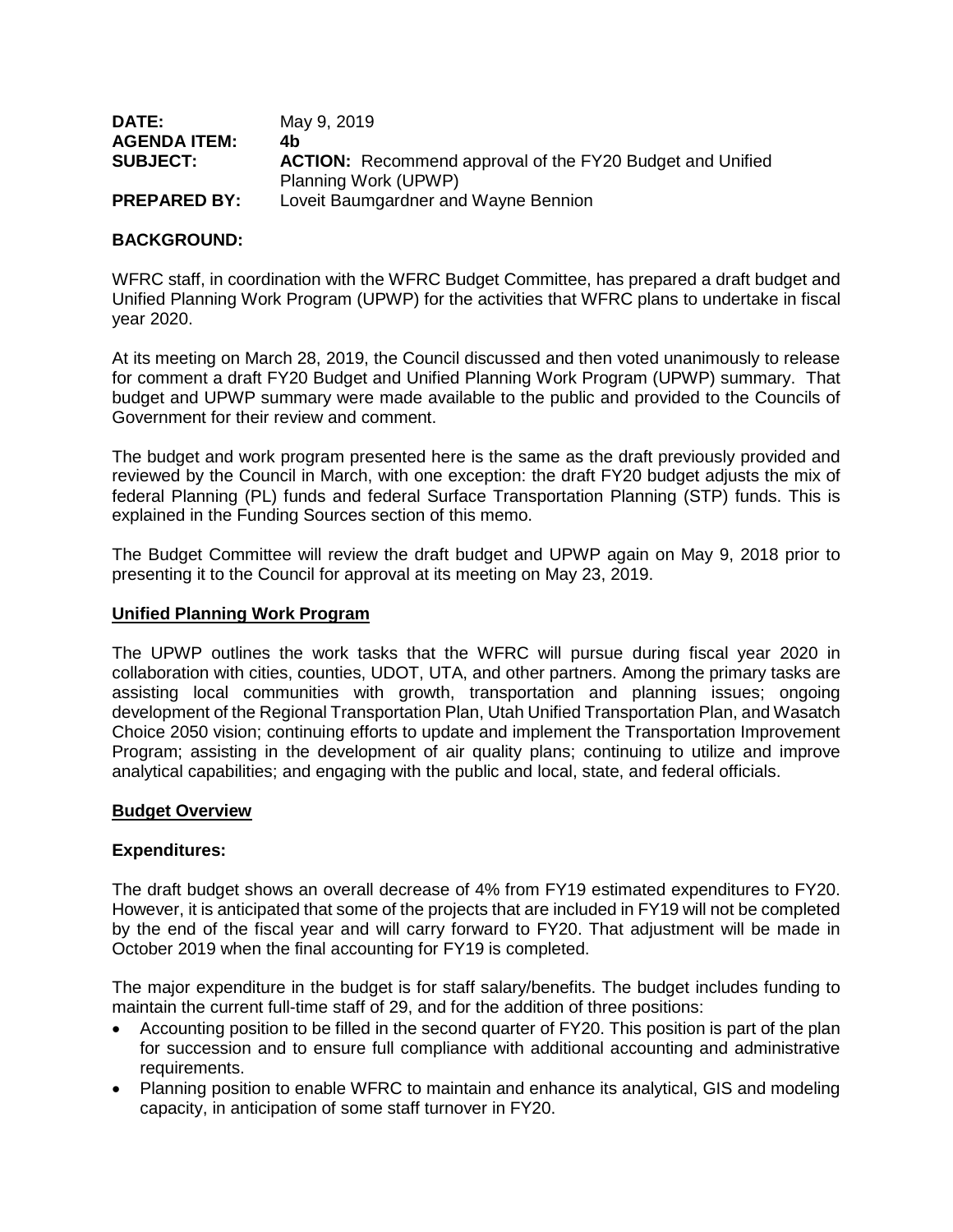• Transportation and Land Use Connection (TLC) program position to be filled in the third quarter of FY20. This position is paid for with additional federal Surface Transportation Program (STP) funds awarded to our area.

The budget also includes an overall increase of five percent that functions as a cap for salary adjustments and benefit cost increases, including group health insurance.

Anticipated consultant contracts represent the second largest expenditure in the budget. The majority of consulting expenditures are for planning and technical assistance on Transportation and Land Use Connection (TLC) program projects funded with STP funds and by increasing contributions from several partner agencies. The footnotes to the budget provide detail of anticipated consulting contracts.

In FY19 the Council completed the move to a new office space in a location more easily accessed by all modes of transportation. The FY20 budget includes a full year of lease payments for that space; the rent is full service including all costs of tenant improvements, operating costs, and common areas. In past years' budgets WFRC included costs for Building Operation/R & M and real property insurance for the old office building. With the move to the new office those building expenses are now replaced by rent for the new office space, so those costs are eliminated in the FY20 budget. This budget utilizes \$30,000 of additional STP funds for the new office space, per previous Budget Committee and Council direction.

WFRC received an offer to purchase the old office building in February of this year. The purchasing entity is in the process of performing their due diligence as defined in the contract. We anticipate that a sale of the old office building will be completed prior to the end of FY19. Once the sale is completed the Council will need to amend the FY19 budget to account for the proceeds of the sale and will place the proceeds in a dedicated "Office Building Fund", pursuant to previous Budget Committee and Council direction.

All other expenditures were estimated based on past experience and anticipated changes. The footnotes to the budget provide additional detail on these costs.

#### **Funding Sources:**

Federal transportation funds continue to be WFRC's main source of revenue and are expected to increase modestly in FY20.

The draft FY20 budget adjusts the mix of federal Planning (PL) funds and federal Surface Transportation Planning (STP) funds.

- WFRC funds the majority of its operating costs using a mix of PL and STP funds. Those funds are apportioned each October at the beginning of the federal fiscal year.
- WFRC made the strategic financial decision many years ago to use PL funds apportioned in the previous federal fiscal year to fund our current year expenditures. This has the effect of creating a time-lag, so that WFRC always maintains a partial-year "unobligated" (i.e., available but not drawn-down) balance of PL funds.
- The rationale for maintaining this rolling unobligated balance of PL funds is so that any delays by federal government to fund transportation planning will allow WFRC to continue to operate for approximately six months without disruption until such time as new funding becomes available.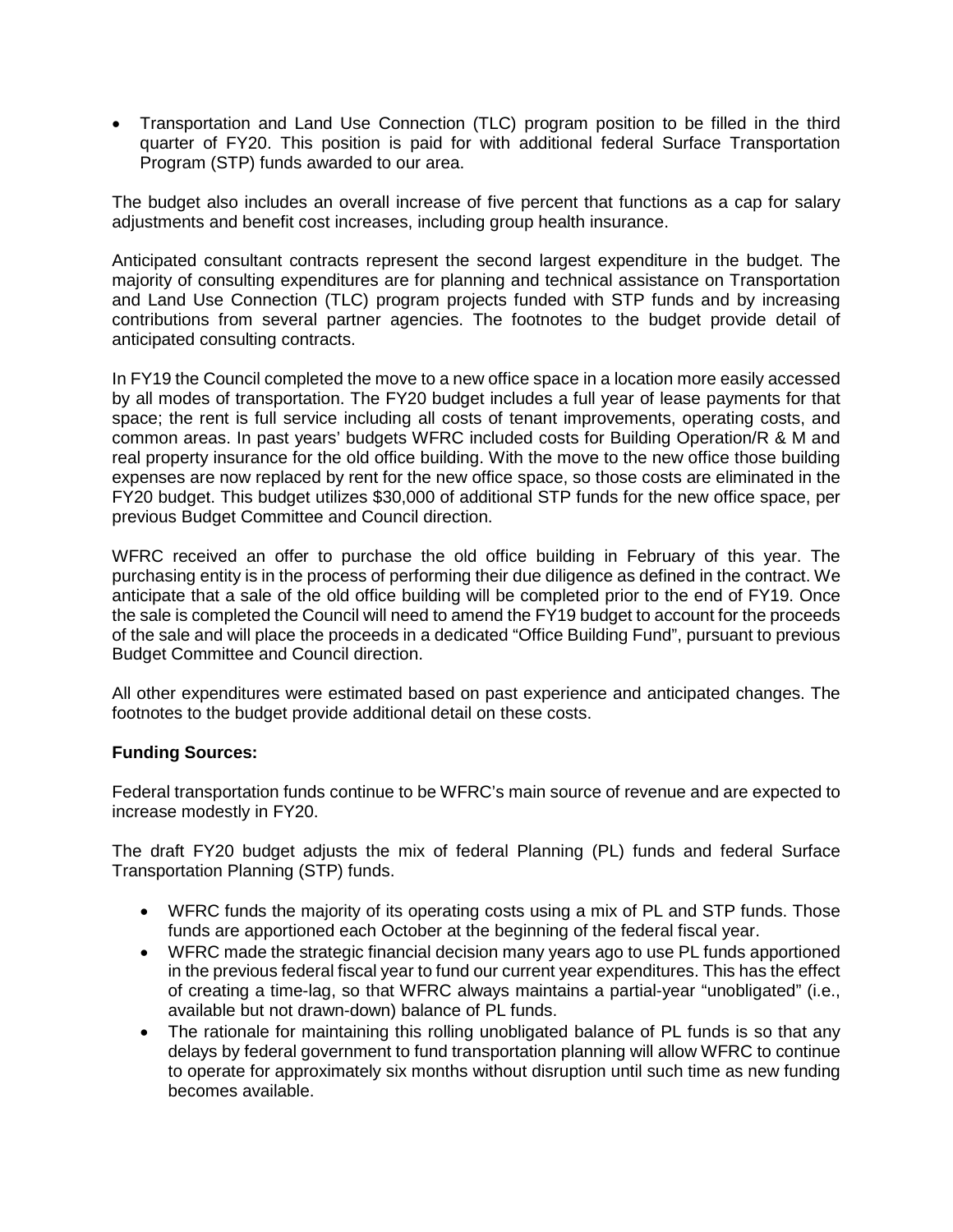- This year, however, the Federal Highway Administration has advised WFRC that a possible rescission of unobligated PL funds is expected to occur at the end of September 2019.
- Therefore, staff is recommending that we modify the mix of federal funds used for the FY20 budget, to draw down all PL funds available, offset by a reduction of STP funds in the same amount. We would increase the PL draw-down by approximately \$1 million and reduce the STP draw-down by the same amount.
- This would be done with the plan that in the FY21 budget process this action would be reversed (drawing down less PL offset by additional STP funds) thereby restoring the balance.
- This change in the mix of funding does not increase overall revenue or expenditures.

The budget includes continuing funding from the Small Cities Community Development Block Grant (CDBG) program at \$50,000 a year and from the Economic Development Administration for the Wasatch Front Economic Development District (WFEDD) at \$70,000 a year.

For WFRC FY20 the local county contributions increase by 1.6%. Consistent with the policy established in the FY18 budget process, in WFRC FY20 the local county contributions are expected to increase by a factor representative of the change in the Consumer Price Index (CPI) averaged over the prior three completed WFRC fiscal years, July 1, 2015 through June 30, 2018. This projected increase supports the ongoing financial stability of the Council.

The state contribution remains level at \$140,000.

#### **EXHIBITS:**

Draft budget for FY20 and footnotes Draft FY20 UPWP Summary

#### **RECOMMENDATION AND MOTION:**

The WFRC Budget Committee recommends that the Council approve the draft FY20 budget and UPWP.

#### **CONTACT INFORMATION:**

Loveit Baumgardner, (801) 363-4230 x 1102 Wayne Bennion, (801) 363-4230 x 1112 Andrew Gruber, (801) 824-0055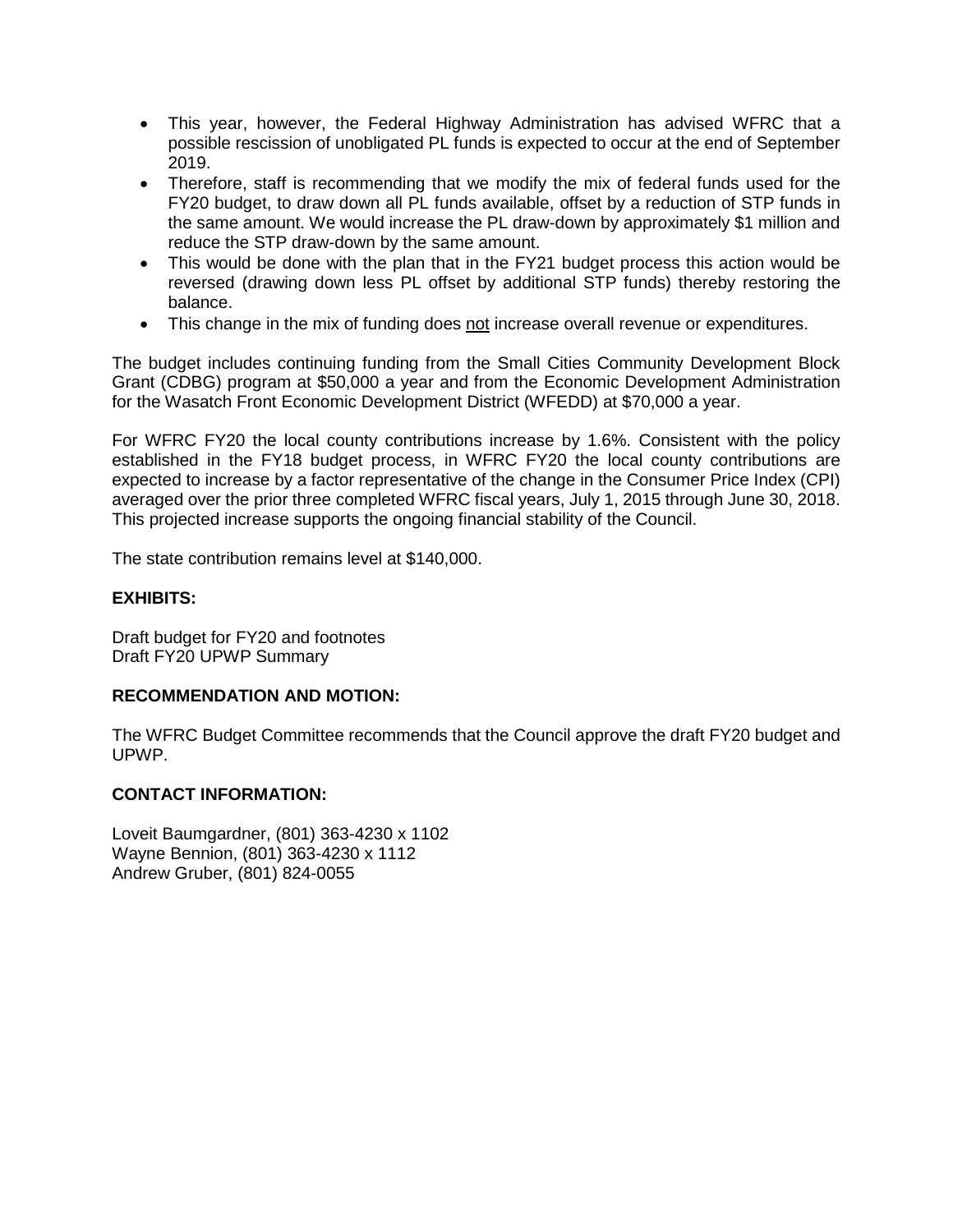#### **Source of Funds**

|                                        | FY 2018   | FY 2019   | FY 2020        |           |
|----------------------------------------|-----------|-----------|----------------|-----------|
|                                        | Actual    | Estimated | Proposed       |           |
| <b>Federal Sources:</b>                |           |           |                |           |
| Federal Highway Administration - PL    | 2,222,725 | 2,432,340 | 3,862,041      | 59% 1     |
| Federal Highway Administration - STP   | 766,622   | 2,420,956 | 1,085,607      | $-55\%$ 2 |
| <b>Federal Transit Administration</b>  | 644,923   | 652,734   | 652,734        | $0\% - 3$ |
| Dept. of Housing and Urban Development | 49,940    | 50,000    | 50,000         | 0%        |
| Economic Development Administration    | 70,000    | 70,000    | 70,000         | 0%        |
| <b>Total Federal Sources</b>           | 3,754,210 | 5,626,030 | 5,720,382      | 2%        |
| <b>State Sources:</b>                  |           |           |                |           |
| Utah GOMB (CPG match)                  | 140,000   | 140,000   | 140,000        | 0%        |
| <b>Community Impact Board</b>          | 2,000     | 2,000     | 2,000          | 0%        |
| <b>UDOT - TLC</b>                      | 234,634   | 365,366   | 303,300        | $-17%$ 4  |
| <b>UDOT - Model Development</b>        | 70,602    | 72,000    | 122,000        | 69% 5     |
| <b>UDOT - Morgan RPO</b>               | 9,395     | 20,000    | 15,000         | $-25%$ 6  |
| <b>Total State Sources</b>             | 456,631   | 599,366   | 582,300        | $-3%$     |
| <b>Local Sources:</b>                  |           |           |                |           |
| <b>Dedicated Project Funds</b>         | 539,167   | 1,058,015 | 659,900        | $-38\%$ 7 |
| UTA - TLC                              | 74,461    | 185,180   | 150,000        | $-19%$ 4  |
| UTA - Model Development                | 0         | 0         | 35,000 100% 5  |           |
| UTA - Transit Sales Tax                | 152,798   | 160,684   | 160,684        | $0\%$ 8   |
| <b>Local Contribution</b>              | 201,877   | 308,015   | 312,943 1.6% 9 |           |
| <b>Total Local Sources</b>             | 968,303   | 1,711,894 | 1,318,527      | $-23%$    |
| <b>TOTAL SOURCES</b>                   | 5,179,144 | 7,937,290 | 7,621,209      | $-4%$     |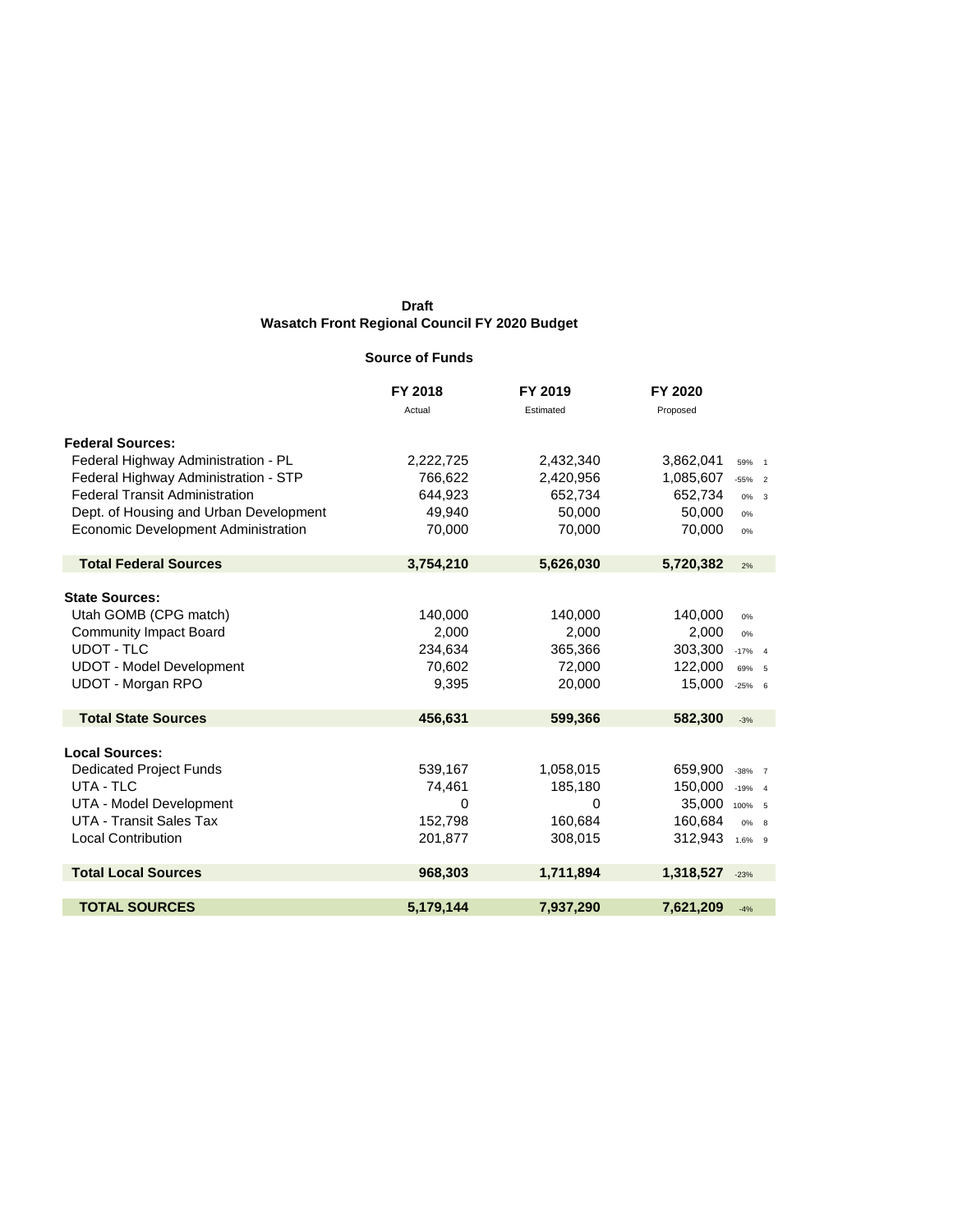## **Expenditure by Function**

| <b>Expenditure</b>                     | FY 2018   | FY 2019   | FY 2020   |             |
|----------------------------------------|-----------|-----------|-----------|-------------|
|                                        | Actual    | Estimated | Proposed  |             |
| Salaries/Employee Benefits             | 3,290,862 | 3,807,097 | 4,381,640 | 15% 10      |
| Contractual                            | 1,400,837 | 2,412,313 | 2,340,837 | $-3%$ 11    |
| Audit and Accounting                   | 16,377    | 18,000    | 20,000    | 11% 12      |
| Building Operation/R & M               | 55,575    | 32,419    | 0         | $-100\%$ 13 |
| Dues & Subscriptions                   | 14,762    | 26,383    | 20,100    | $-24\%$ 14  |
| <b>Equipment Depreciation</b>          | 28,424    | 81,409    | 111,884   | 37% 15      |
| <b>Equipment Maintenance</b>           | 19,424    | 19,000    | 20,000    | 5%          |
| Insurance                              | 16,499    | 16,789    | 12,000    | $-29\%$ 16  |
| Legal                                  | 19,810    | 25,278    | 10,000    | $-60\%$ 17  |
| Printing and Publication               | 8,497     | 10,403    | 10,950    | 5%          |
| Rent                                   | 105,702   | 356,340   | 411,839   | 16% 18      |
| Supplies/Software & Licenses           | 63,840    | 89,676    | 94,000    | 5%          |
| Telephone/Data                         | 34,918    | 36,100    | 38,000    | 5%          |
| Training                               | 40,987    | 54,000    | 56,700    | 5%          |
| Travel                                 | 62,630    | 54,739    | 57,500    | 5%          |
| <b>Total Expenditures</b>              | 5,179,144 | 7,039,945 | 7,585,451 | 8%          |
| Amounts expected to carry into next FY | 0         | 897,345   | 35,758    | $-96\%$ 19  |
| <b>TOTAL</b>                           | 5,179,144 | 7,937,290 | 7,621,209 | $-4%$       |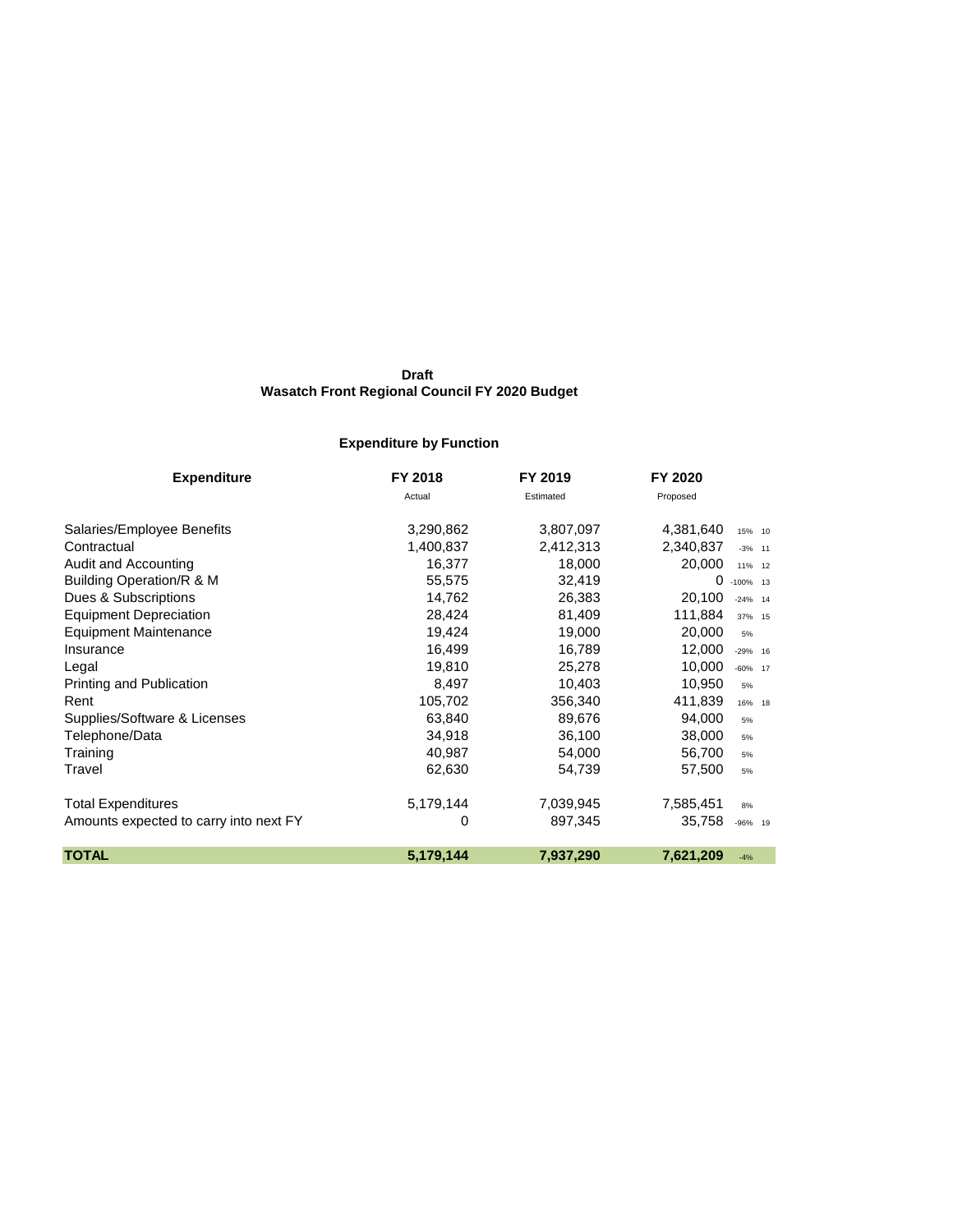## **Expenditure by Program**

| Program                                           | FY 2018   | FY 2019   | FY 2020   |             |
|---------------------------------------------------|-----------|-----------|-----------|-------------|
|                                                   | Actual    | Estimated | Proposed  |             |
| <b>Consolidated Transportation Planning Grant</b> | 3,213,610 | 4,405,488 | 4,923,718 | 12% 20      |
| Transportation & Land Use Connection              | 1,450,105 | 2,763,593 | 1,955,500 | $-29\%$ 21  |
| Economic Development                              | 140,000   | 140,000   | 140,000   | 0%          |
| <b>Local Government Service</b>                   | 10,142    | 190,297   | 38,121    | $-80\%$ 22  |
| <b>UTA Project Support</b>                        | 109,739   | 117,171   | 82,170    | $-30\%$ 23  |
| Model Development                                 | 123,219   | 149,700   | 234,700   | 57% 24      |
| Legislative Consulting                            | 50,000    | 50,000    | 90,000    | 80% 25      |
| CDBG - Tooele                                     | 49,940    | 50,000    | 50,000    | 0%          |
| <b>Mobility Management</b>                        | 2,897     | 10,000    | 10,000    | 0%          |
| Tooele Valley RPO                                 | 6,820     | 10,000    | 10,000    | 0%          |
| Morgan RPO                                        | 9,395     | 30,000    | 25,000    | $-17%$ 6    |
| <b>Community Impact Board</b>                     | 2,000     | 2,000     | 2,000     | 0%          |
| Davis County Prop 1 Assistance                    | 10,000    | 0         | 10,000    | 100%        |
| WC2050 Consortium                                 | 0         | 0         | 50,000    | 100% 26     |
| <b>GPI Decision Support</b>                       | 1,277     | 480       | 0         | $-100\%$ 27 |
| Oquirrh Connection                                | 0         | 18,561    | $\Omega$  | -100% 27    |
| <b>TOTAL EXPENDITURES</b>                         | 5,179,144 | 7,937,290 | 7,621,209 | $-4%$       |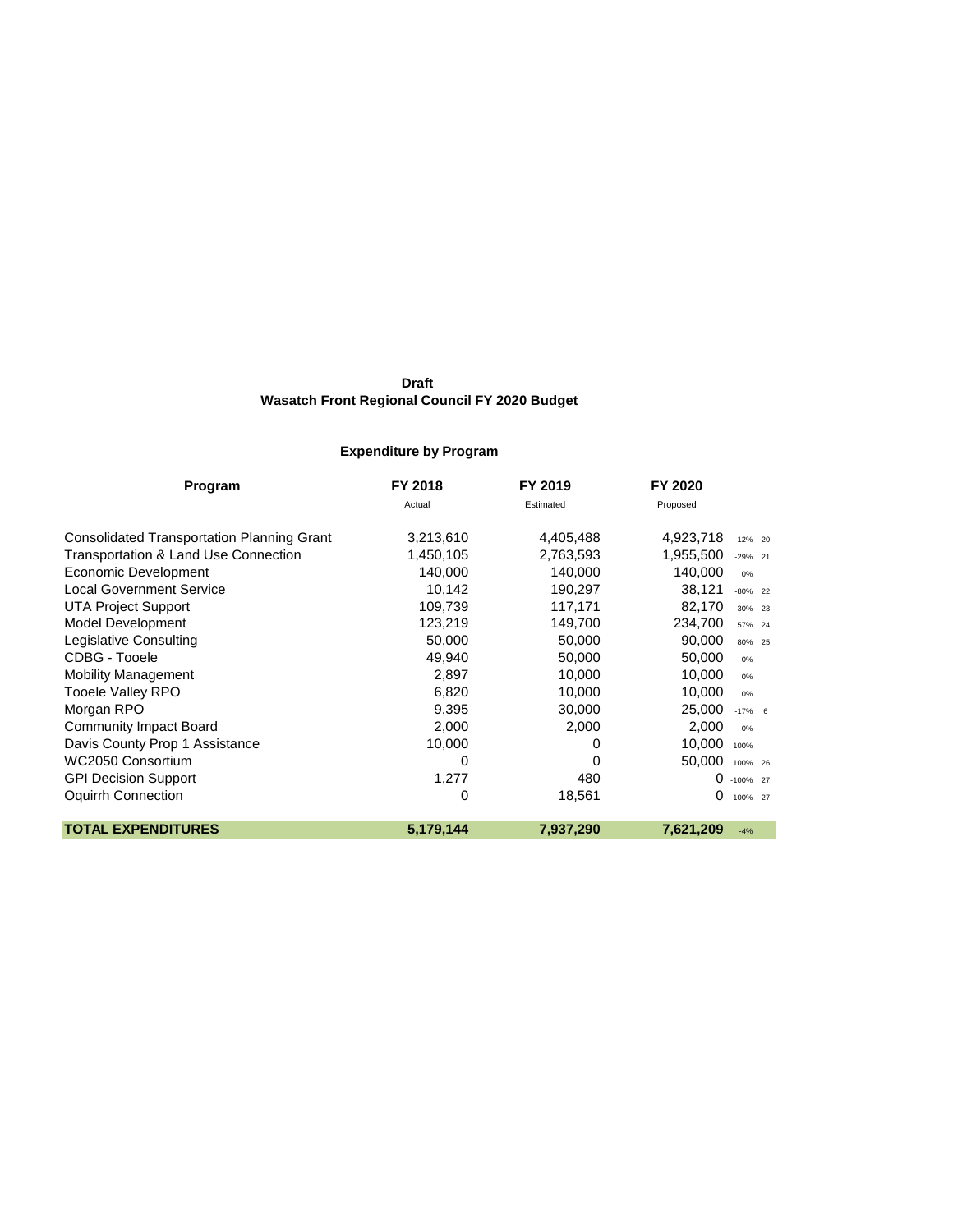#### **Local Contributions**

| County                      | FY 2018<br>Actual | FY 2019<br>Estimated | FY 2020<br>Proposed |           |
|-----------------------------|-------------------|----------------------|---------------------|-----------|
| Box Elder, 1 voting member  | 12,533            | 12,658               | $12,911$ 1.6% 9     |           |
| Davis, 4 voting members     | 66,842            | 67,510               | 68,861 1.6% 9       |           |
| Morgan, 1 voting member     | 12,533            | 12,658               | $12,911$ 1.6% 9     |           |
| Salt Lake, 8 voting members | 133,682           | 135,019              | 137,719 1.6% 9      |           |
| Tooele, 1 voting member     | 12,533            | 12,658               | $12,911$ 1.6% 9     |           |
| Weber, 4 voting members     | 66,842            | 67,510               | 68,861              | 1.6% 9    |
| <b>TOTAL</b>                | 304,965           | 308,015              | 312,943             | $1.6\%$ 9 |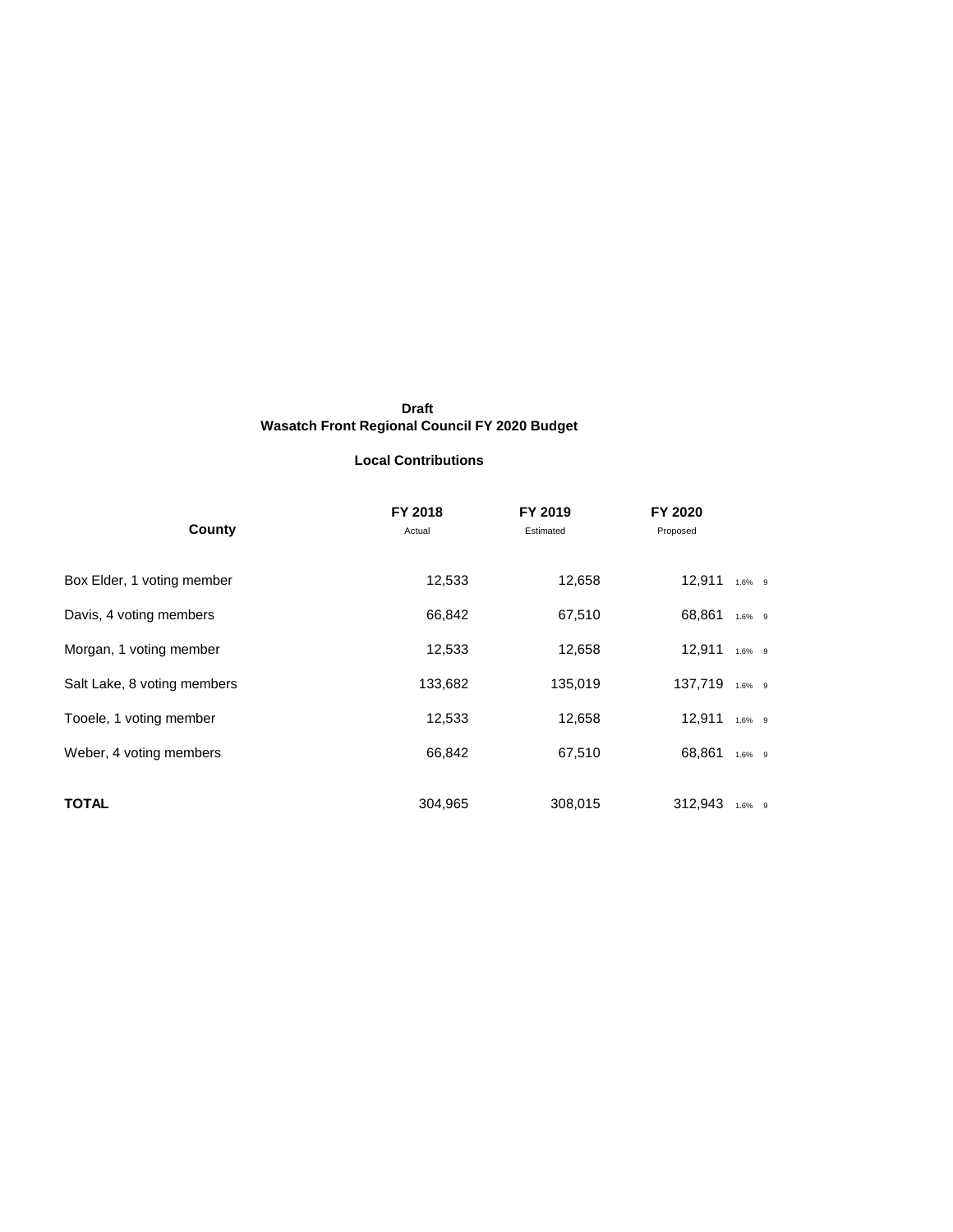#### **General Fund**

|                                                                | FY 2018 | FY 2019    | FY 2020  |             |  |
|----------------------------------------------------------------|---------|------------|----------|-------------|--|
|                                                                | Actual  | Estimated  | Proposed |             |  |
| Revenue                                                        |         |            |          |             |  |
| <b>Federal Sources</b>                                         | 0       | 0          | 0        | 0%          |  |
| <b>State Sources</b>                                           | 0       | 0          | $\Omega$ | $0\%$       |  |
| <b>Local Sources</b>                                           | 0       | 0          | 0        | 0%          |  |
| Other                                                          | 200,030 |            |          |             |  |
| Interest                                                       | 12,941  | 12,445     | 12,500   | $0\%$       |  |
| Total revenue                                                  | 212,971 | 12,445     | 12,500   |             |  |
| Expenditures                                                   |         |            |          |             |  |
| Administration                                                 | 1,585   | 3,636      | 3,600    | $-1%$       |  |
| Capital outlay                                                 | 16,032  | 290,000    | 0        | $-100\%$ 28 |  |
| <b>Total expenditures</b>                                      | 17,617  | 293,636    | 3,600    |             |  |
| Excess of revenue over expenditures<br>(usage of fund balance) | 195,354 | $-281,191$ | 8,900    |             |  |
| Other sources                                                  |         |            |          |             |  |
| Transfers in                                                   | 52,521  | 0          | 0        |             |  |
| Transfers out                                                  |         |            | 0        |             |  |
| Net change in fund balance                                     | 247,875 | $-281,191$ | 8,900    |             |  |

#### **Special Projects Fund**

|                                                                | FY 2018   | FY 2019   | FY 2020   |              |  |
|----------------------------------------------------------------|-----------|-----------|-----------|--------------|--|
|                                                                | Actual    | Estimated | Proposed  |              |  |
| Revenue                                                        |           |           |           |              |  |
| <b>Federal Sources</b>                                         | 3,877,430 | 5,626,030 | 5,720,382 | 2%<br>28     |  |
| <b>State Sources</b>                                           | 386,029   | 599,366   | 582,300   | $-3%$<br>28  |  |
| <b>Local Sources</b>                                           | 915,656   | 1,711,894 | 1,318,527 | $-23%$<br>28 |  |
| Other                                                          | 30,129    | 0         | 0         | $0\%$        |  |
| Total revenue                                                  | 5,209,244 | 7,937,290 | 7,621,209 |              |  |
| Expenditures                                                   |           |           |           |              |  |
| Capital outlay                                                 | 0         | 85,000    | 45,000    | $-47%$<br>28 |  |
| Planning                                                       | 4,964,569 | 7,937,290 | 7,621,209 | $-4%$        |  |
| Total expenditures                                             | 4,964,569 | 7,937,290 | 7,621,209 |              |  |
| Excess of revenue over expenditures<br>(usage of fund balance) | 244,675   | 0         | 0         |              |  |
| Other sources                                                  |           |           |           |              |  |
| Transfers in                                                   | 0         | 0         | 0         |              |  |
| Transfers out                                                  | 52,521    | 0         | 0         |              |  |
| Net change in fund balance                                     | 192,154   | 0         | 0         |              |  |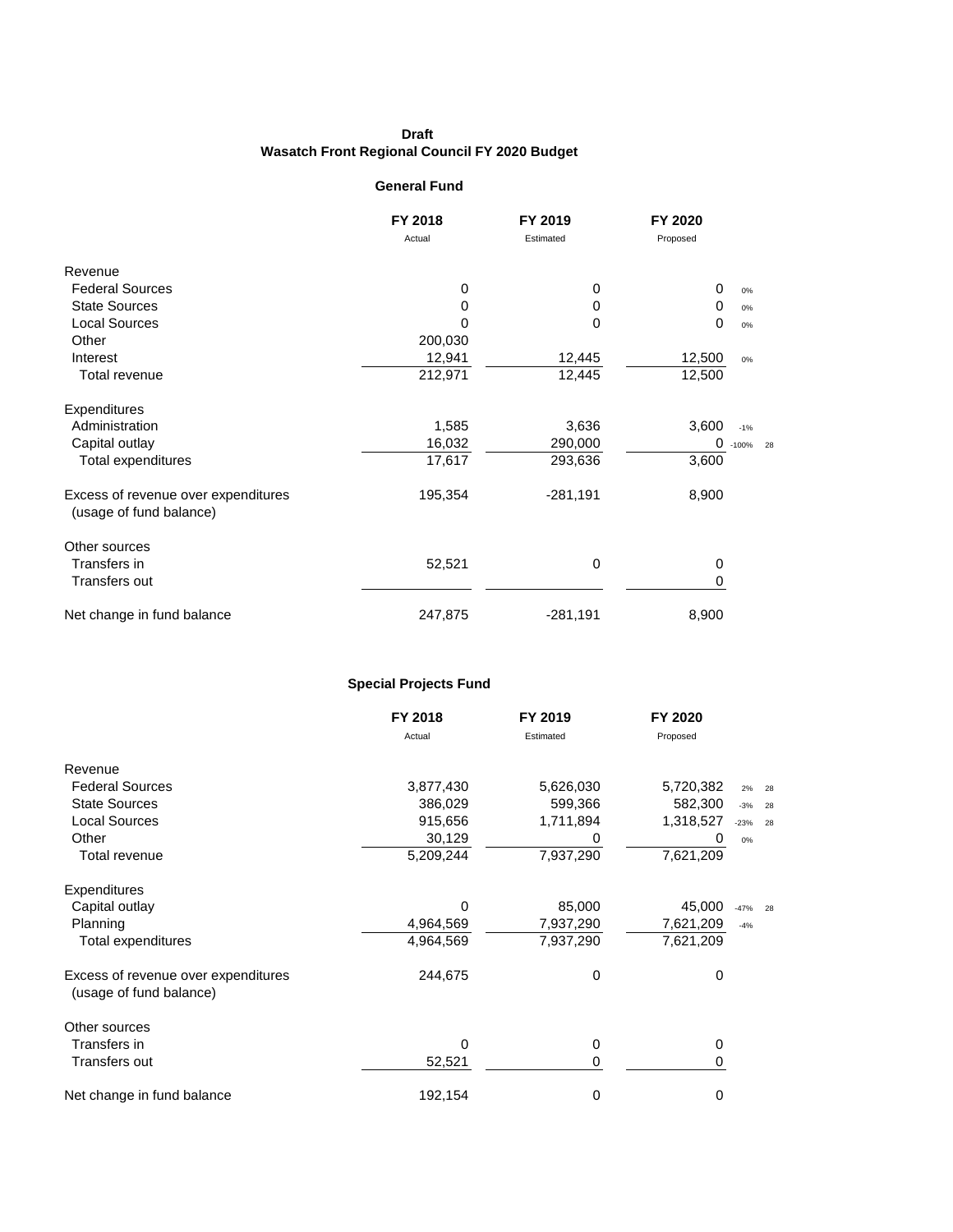#### Draft FY20 Budget Footnotes

- 1. The increase in Federal Highway Administration PL funds from FY18 to FY19 is due to consulting contracts that were in process but not completed by the end of FY18 and were carried forward to FY19. The increase from FY19 to FY20 reflects amounts needed for ongoing efforts funded with federal PL funds and includes funding for staffing adjustments detailed in footnote 10. Also, for FY20, in order to avoid WFRC losing funds due to the possible future rescission of federal PL funding, the budget draws down an additional \$1M in PL funding – representing all available FHWA PL funding – in exchange for drawing down \$1M less in FHWA Surface Transportation Planning (STP) funds.
- 2. The increase in Federal Highway Administration Surface Transportation Planning (STP) funds from FY18 to FY19 reflects Transportation and Land Use Connection (TLC) program projects that were in process but not completed by the end of FY18 and were carried forward to FY19. The FY20 budget reflects a 3% increase in STP funds used for transportation planning. It also includes an additional \$150,000 for TLC projects and \$30,000 for lease expenses associated with the new office space consistent with additional STP funds awarded to our region as a result of the federal FAST Act and federal budget, as previously discussed with and directed by the Budget Committee and the Council. It is anticipated that an adjustment to STP funds will be made in October 2019 to reflect FY19 projects not completed by the end of FY19 to be carried forward to FY20. See footnote 1 for explanation of possible federal funding rescissions as it applies to FY20 STP funding.
- 3. Federal Transit Administration funding includes \$642,734 in funds for the Consolidated Planning Grant (CPG) program and \$10,000 for Mobility Management.
- 4. Utah Department of Transportation (UDOT) and Utah Transit Authority (UTA) provide funding for the TLC program. This budget shows an increase of 3% for UDOT contributions and increased contributions from UTA according to their agreement with WFRC. The variance from year-to-year reflects ongoing TLC projects that do not complete before the end of a fiscal year and are carried forward to the next fiscal year. It is anticipated that an adjustment will be made in October 2019 that will reflect these ongoing projects.
- 5. The increase in UDOT and UTA Model Development from FY19 to FY20 reflects additional model development contractual expenses for data resource consulting, bike prioritization model development, and mode choice model update. WFRC, MAG, UDOT and UTA collaborate on travel demand model and real estate market model development activities.
- 6. The Morgan RPO program includes \$15,000 per calendar year from UDOT. The initial phase of this project is nearing completion and this budget shows a corresponding decrease in funding for the project. FY18 reflects one-half year of expenses as the program was initiated mid-year FY18.
- 7. FY19 Dedicated Project Funds include:
	- a. \$10,000 Tooele Valley RPO
	- b. \$50,000 Wasatch Choice 2050 Consortium sponsorships
	- c. \$77,700 Model Development (MAG)
	- d. \$10,000 Local funds for Morgan RPO
	- e. \$211,000 Salt Lake County for TLC program
	- f. \$300,000 Local match for TLC awarded projects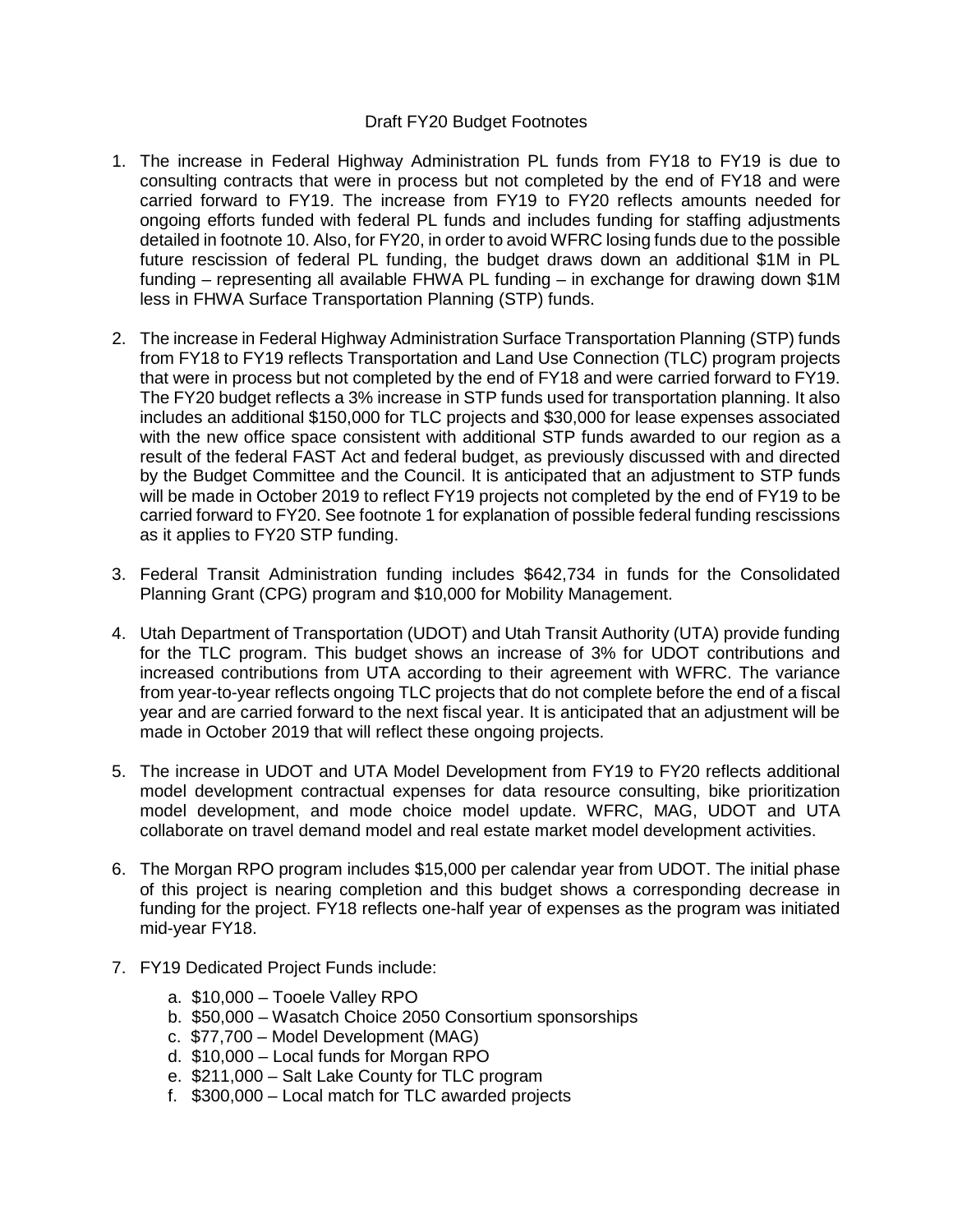#### g. \$10,000 – Davis County "Prop 1" assistance

The increase from FY18 to FY19 reflects projects that were in process but not completed by the end of FY18 and were carried forward to FY19. A similar adjustment is anticipated in October 2019 for FY19 projects to be carried forward to FY20.

- 8. WFRC receives Transit Sales Tax that is used to match the Consolidated Planning Grant and for other transit-related planning. This line item amount reflects 20% of the FTA 5303 portion of the CPG by agreement with Utah Transit Authority. These funds are used to match federal CPG funds and also to support transit-related work.
- 9. Consistent with the approach established by the Council during the FY18 budget process, the FY20 budget includes a 1.6% increase in local contributions. This increase represents a threeyear average of the change in Consumer Price Index as measured from July 2015 through June 2018.
- 10. In FY18 actual expenditures were lower than anticipated due to several staff vacancies that were filled toward the end of the fiscal year. The Salaries/Benefits cost estimated for FY19 reflect several positions that experienced a temporary voluntary reduction in hours and new staff that was hired later in the fiscal year than originally anticipated causing the amount to be lower than was anticipated. The FY20 budget assumes: 1) full staffing for the existing 29 positions; 2) the addition of a new accounting employee to be hired in the second quarter of FY20 as part of the plan for succession and for ensuring full compliance with additional accounting and administrative requirements; 3) the addition of a new Transportation and Land Use Connection program employee paid for with additional STP funds awarded to our area as a result of the FAST Act and additional partner contributions; 4) the addition of a new planning employee to maintain and enhance analytical, planning, GIS and modeling capacity, in anticipation of some staff turnover in FY20; 5) a 5% overall increase that functions as a cap to be used for salary adjustments and increases in the cost of benefits, including group health insurance.
- 11. FY20 Contractual includes:
	- a. \$75,000 RTP uncertainty scenarios study
	- b. \$50,000 Planning/environmental linkage study
	- c. \$3,000 Consortium for Scenario Planning
	- d. \$50,000 Access to opportunity Graphical User Interface (GUI)
	- e. \$75,000 Communications and public outreach
	- f. \$50,000 Wasatch Choice 2050 Consortium event
	- g. \$90,000 State and federal legislative consulting
	- h. \$130,000 Planning studies undesignated
	- i. \$1,522,837– Transportation and Land Use Connection program
	- j. \$20,000 Data resource consulting
	- k. \$80,000 Bike prioritization model development
	- l. \$150,000 Mode choice model update
	- m. \$25,000 Estimating tool for bike facilities
	- n. \$20,000 Unified Financial Plan update

The increase in contractual expense from FY18 to FY19 is due to projects in process that were not completed before the end of FY18 and were carried forward into FY19. This budget shows a decrease in contractual expense from FY19 to FY20, however it is anticipated that some projects will not be complete by the end of FY19 and will carry forward to FY20. The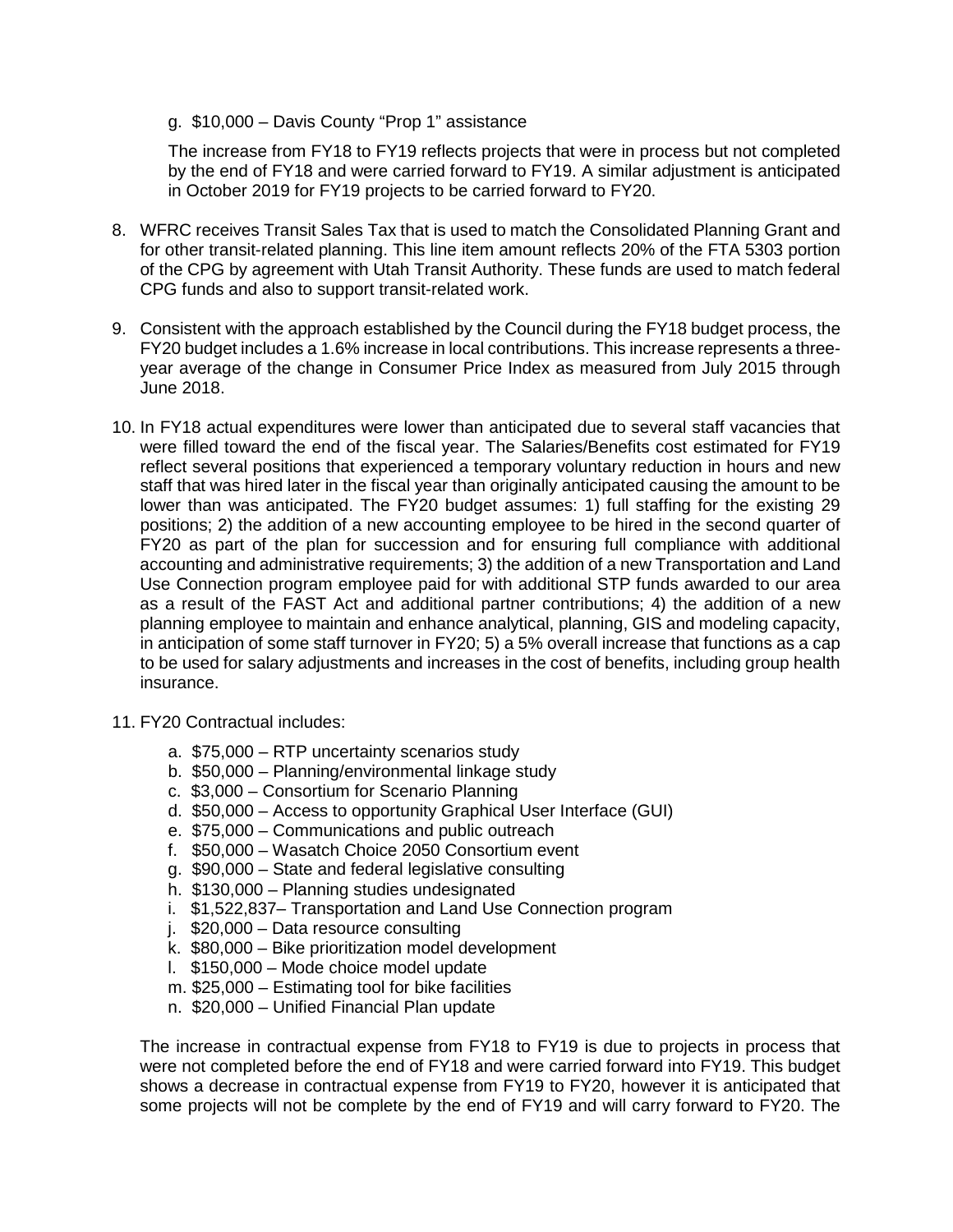adjustment to the budget for these projects to be carried forward will be made in October 2019 when the actual final amount becomes known, after close out of FY19.

- 12. The increase in Accounting and Audit fees reflects costs associated with additional personnel payroll processing costs.
- 13. All Building Operation/R&M costs are eliminated and replaced by the lease for the new office space. It is anticipated that the sale of the old office building will be completed prior to the end of FY19 and therefore there are no Building Operation/R&M expenses in FY20.
- 14. Dues and Subscriptions expense decreases as a result of the dissolution of the Western Regional Alliance of which WFRC has been a member in past fiscal years.
- 15. The increase in Equipment Depreciation is due to the cost of new furnishings and equipment for the new office space. Furniture is depreciated over 5 years and electronic equipment (computers and audio/visual equipment) is depreciated over 3 years in accordance with WFRC's Accounting and Administrative Policy.
- 16. Insurance expense decreases because WFRC will no longer need to insure the old office building. All operating costs are included in the rent for the new office space.
- 17. The decrease in Legal expense is due to the completion of the transactions for the sale of the old office building and the finalization of the lease on the new office space.
- 18. The increase in Rent reflects the full year of lease payments in FY20. The FY19 budget included a partial year in the new office. The increases in rent cost have been anticipated and carefully planned for several years, using a small portion of increased federal funding under the FAST Act, pursuant to discussion with and approval of the WFRC Budget Committee and Council. The lease is "full service" and includes base rent, amortized tenant improvements, building operations, and common area maintenance.
- 19. Amounts expected to carry forward into the next fiscal year reflect ongoing projects that are fully budgeted in the current fiscal year and are expected to be completed in the following fiscal year. These amounts will be adjusted in October when the final accounting for FY19 is completed and the on-going projects in process are carried forward into the next fiscal year.
- 20. The increase from FY18 to FY19 includes projects that were not completed before the end of FY18 and were carried forward to FY19. It also includes staffing adjustments and consulting assistance related to the current Regional Transportation Plan (RTP) update. The increase from FY19 to FY20 includes staffing adjustments for accounting functions and to maintain and enhance planning, GIS, analytics and modeling capacity, and the use of specialized consultants related to the RTP and Unified Transportation Plan development.
- 21. FY19 included Transportation and Land Use Connection projects that were in process at the end of FY18 but not completed prior to fiscal year end and were carried forward into FY19. It also included an expanded list of projects funded by an increase in federal STP funds and an increase in contributions from partner agencies and local community matching funds. Many of these projects will not be completed prior to fiscal year FY19 and will carry forward to FY20. A final amendment to the FY19 budget will be made in October 2019 after close out of FY19 to reflect these ongoing projects that are expected to be completed in FY20.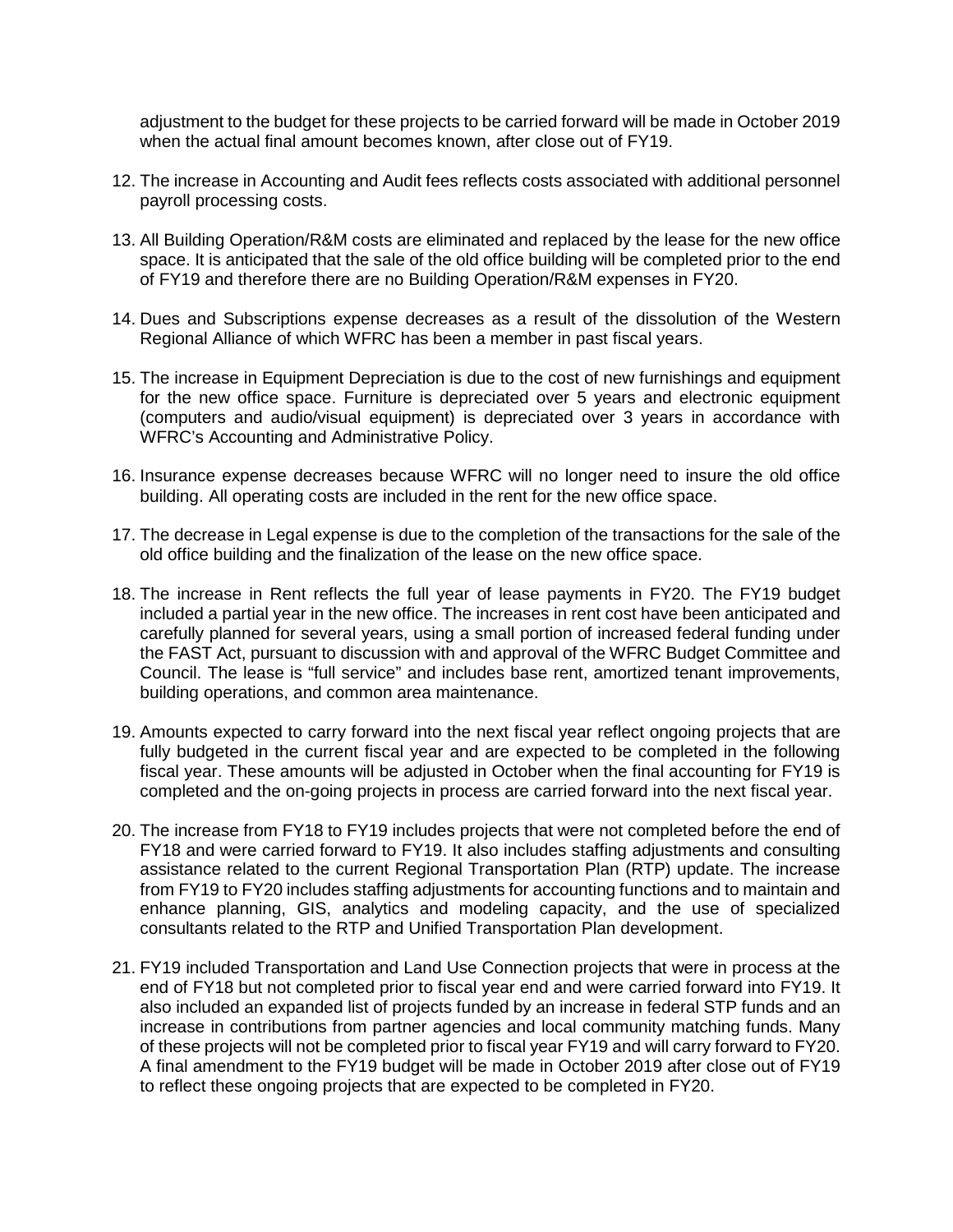- 22. Local Government Service uses funds from local contributions for expenditures that do not qualify for other funding. For example, planning projects in non-urbanized areas do not qualify for the federal planning dollars WFRC receives and WFRC may use these funds for that work. In FY19, the Council used reserved local contributions for capital outlay to purchase furnishings and equipment for the new office space. These funds for capital outlay were recorded as a one-time local contribution to the General Fund in FY19. In FY20, those local funds are budgeted for local project support.
- 23. UTA provides transit sales tax funds that are used to support transit-related work. Some of these funds are used to match federal CPG funding. The amount shown in this line item is the amount not applied to CPG match and is used for transit related work.
- 24. The increase in the Model Development program reflects additional model development contractual expenses for data resource consulting, bike prioritization model development, and mode choice model update. WFRC, MAG, UDOT and UTA collaborate on travel demand model and real estate market model development activities.
- 25. The increase in Legislative Consulting includes the potential addition of a consultant to assist with federal legislative matters, given the upcoming federal transportation legislation reauthorization.
- 26. The FY20 budget assumes that WFRC will host the next Wasatch Choice Consortium event. Funds to support the next event are anticipated to come from sponsorships and be reflected as revenue and as expenditures.
- 27. The FY20 Budget anticipates that the GPI Decision Support and Oquirrh Connection projects will be completed in FY19.
- 28. The budget is prepared on a program or grant level. The final page of the budget table shows changes at the Fund level. The General Fund includes administrative activities that are not associated with the planning programs. The Special Projects Fund includes all programs (grants) and other activities.

In FY19 the Council used \$290,000 previously reserved from the General Fund and an additional \$85,000 from the Special Projects Fund for capital outlay to furnish and equip the new office space. In FY20 the capital outlay shown in Special Projects Fund is for routine replacement of electronic and other equipment. The revenue and expenditures shown in the Special Projects Fund are a direct reflection of the budget as prepared on the program or grant level.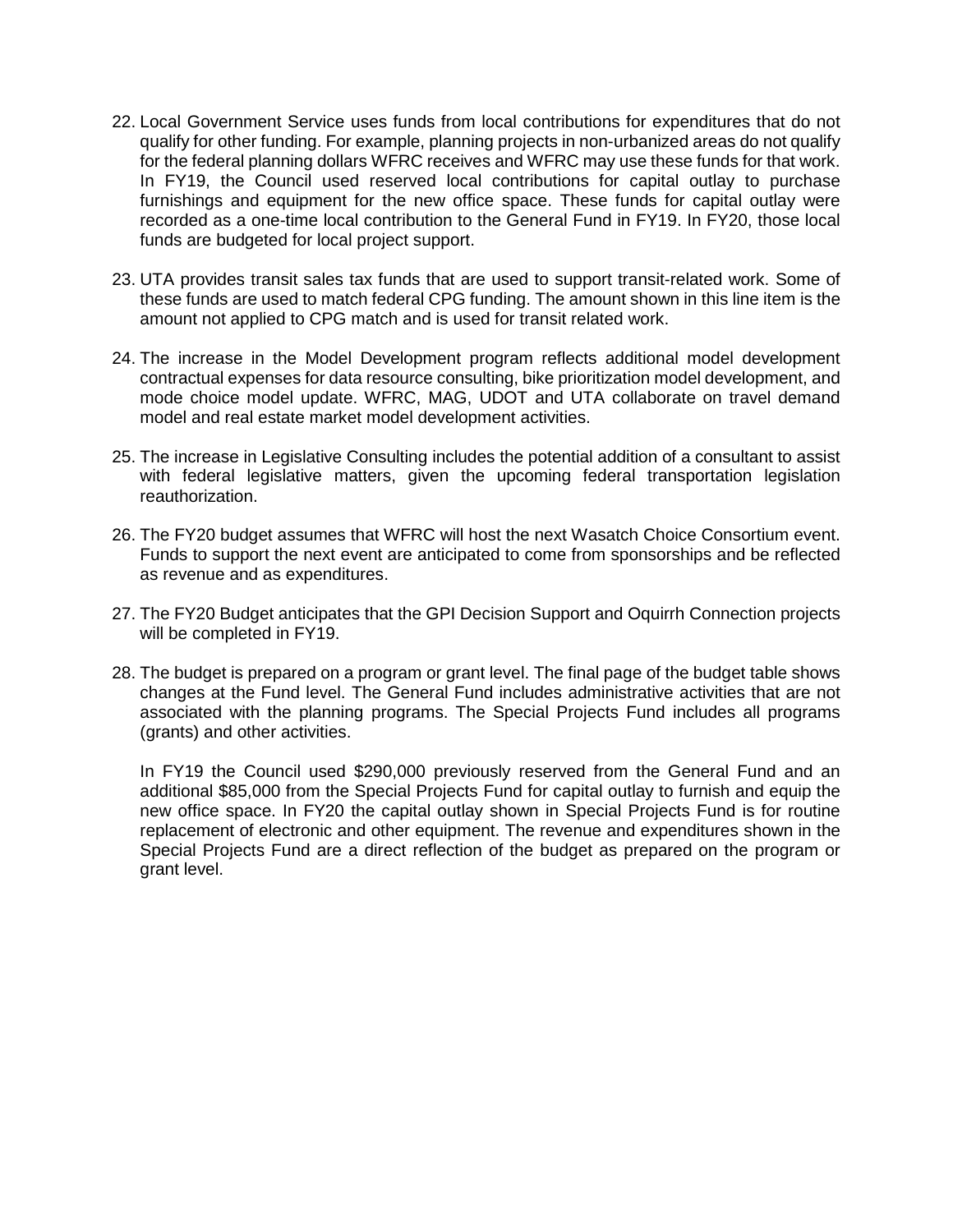## **SUMMARY OF DRAFT FY 2020 UNIFIED PLANNING WORK PROGRAM Ogden-Layton and Salt Lake-West Valley Urbanized Areas**

## **A. ADMINISTRATION AND COORDINATION**

## **A.1 WASATCH FRONT REGIONAL COUNCIL**

## **OBJECTIVES:**

To provide work program and personnel management, interagency coordination, and financial management and control.

To provide administrative support.

## **ANTICIPATED PRODUCTS:**

- Self-certification of the Transportation Planning Process
- Regular meetings of the Wasatch Front Regional Council (WFRC) and its advisory committees and documentation of those meetings
- Coordination with partner agencies, including Mountainland Association of Governments, Utah Transit Authority (UTA), Utah Department of Transportation (UDOT), State Division of Air Quality (DAQ), other MPOs, Utah League of Cities and Towns, Utah Association of Counties, Chambers of Commerce, Envision Utah, Governor's Office of Management and Budget, and others
- Monthly Financial Reports
- Annual Audit
- Annual Contract between WFRC and UDOT, WFRC and UTA
- End of year Unified Planning Work Program (UPWP) completion report
- FY 2020 UPWP and budget amendments
- FY 2021 Unified Planning Work Program and budget

## **A.2 UTAH DEPARTMENT OF TRANSPORTATION**

#### **OBJECTIVE:**

To coordinate with the Federal Highway Administration (FHWA), the Federal Transit Administration (FTA), DAQ, UTA, and WFRC in managing the Salt Lake-West Valley and Ogden-Layton Area transportation planning process.

#### **ANTICIPATED PRODUCTS:**

• Review of the Regional Transportation Plan (RTP) and the Transportation Improvement Program (TIP) developed by the WFRC to provide coordination with statewide transportation plans and programs.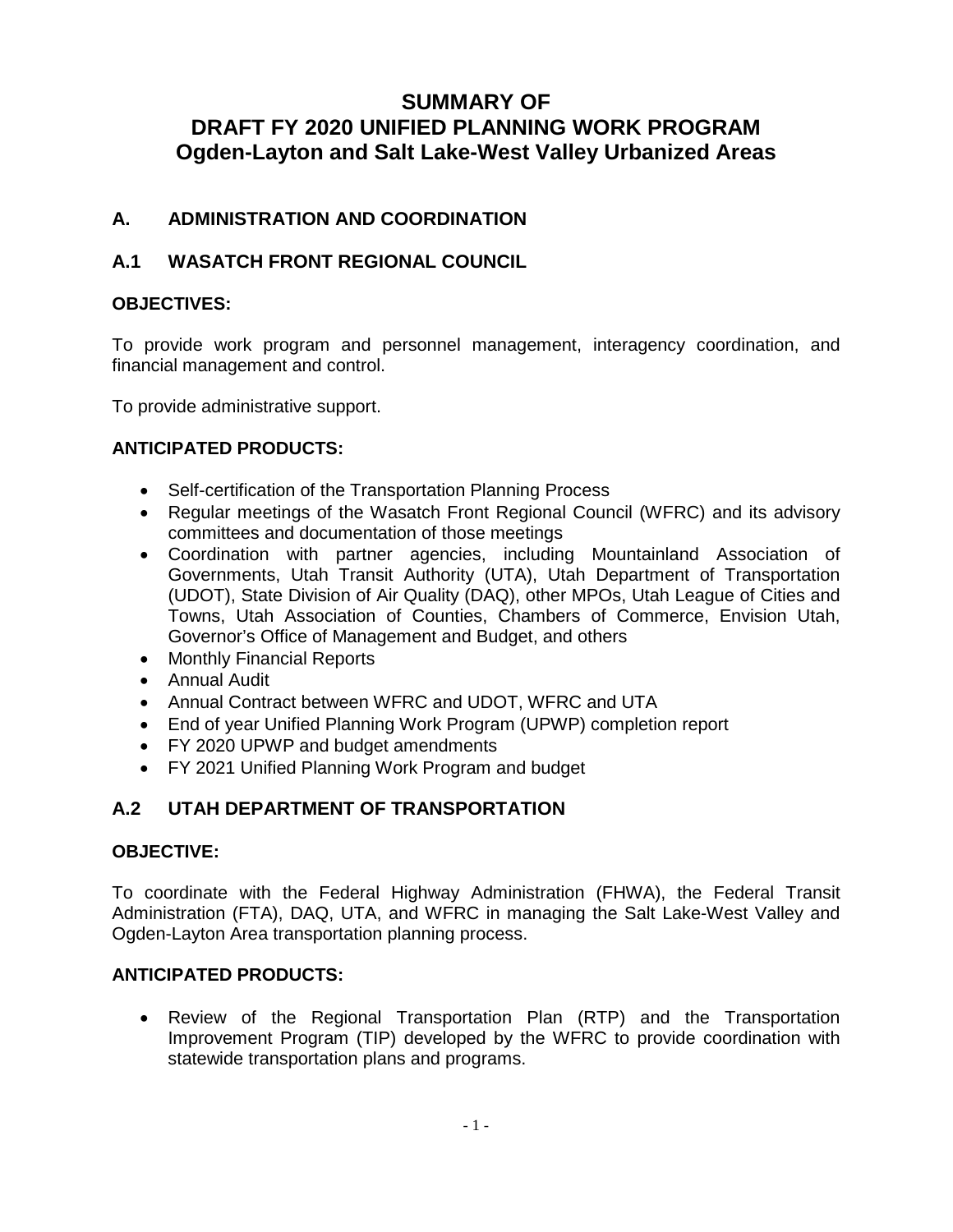- Monitor WFRC's expenditures of Planning (PL), Surface Transportation Program (STP) and FTA Section 5303 funds, which are deposited into the Consolidated Planning Grant (CPG). Assist WFRC in completing the 2019 FY Federal Aid Agreement for the MPO Area.
- Participation in Technical Advisory Committee, Trans Com, Regional Growth Committee, and WFRC Council meetings.
- Assistance to the WFRC in developing the FY 2020 UPWP
- UDOT will assign a single, principal point of contact to help WFRC manage and administer the Transportation and Land Use Connection Program Partnership.
- Assistance to WFRC in interpreting and complying with updated air quality rules and regulations.
- Review of requests to revise the Functionally Classified Highway System and update the Functional Classification maps.
- Assistance to WFRC in completing special studies within the planning area. These studies may include coordinating travel demand modeling, joint corridor planning, preparing air quality studies or reports, economic development planning, Geographic Information Systems (GIS) analysis, performance measures, and others.
- Coordination of the completion of the Congestion Mitigation Air Quality (CMAQ) annual reporting to FHWA.
- Coordinate the development and implementation of State and MPO CMAQ Performance Plans and establish both 2-yr and 4-yr targets for the on-road source emissions measure.
- Work with WFRC to implement corridor plans that include local communities' transportation solutions.
- Coordinate the implementation of legislative directives for transportation products between UDOT and UTA and Local entities.
- Other collaboration that may benefit the residents of the region.

## **A.3 UTAH TRANSIT AUTHORITY**

## **OBJECTIVE:**

To coordinate transit planning with the Wasatch Front Regional Council, UDOT, cities, counties, FTA, FHWA, DAQ and other stakeholders throughout the Utah Transit Authority service area.

## **ANTICIPATED PRODUCTS:**

- Annual Grants Status Report
- Interlocal Cooperative Agreements
- Grant Applications
- Grants Management Committee Recommendations
- FTA 5310 Program Management Plan
- Documentation for Audits
- FTA Annual Certifications and Assurances
- Title VI Report
- Project Concept Reports for CMAQ, STP and TAP
- Dissemination of Grant Opportunities Information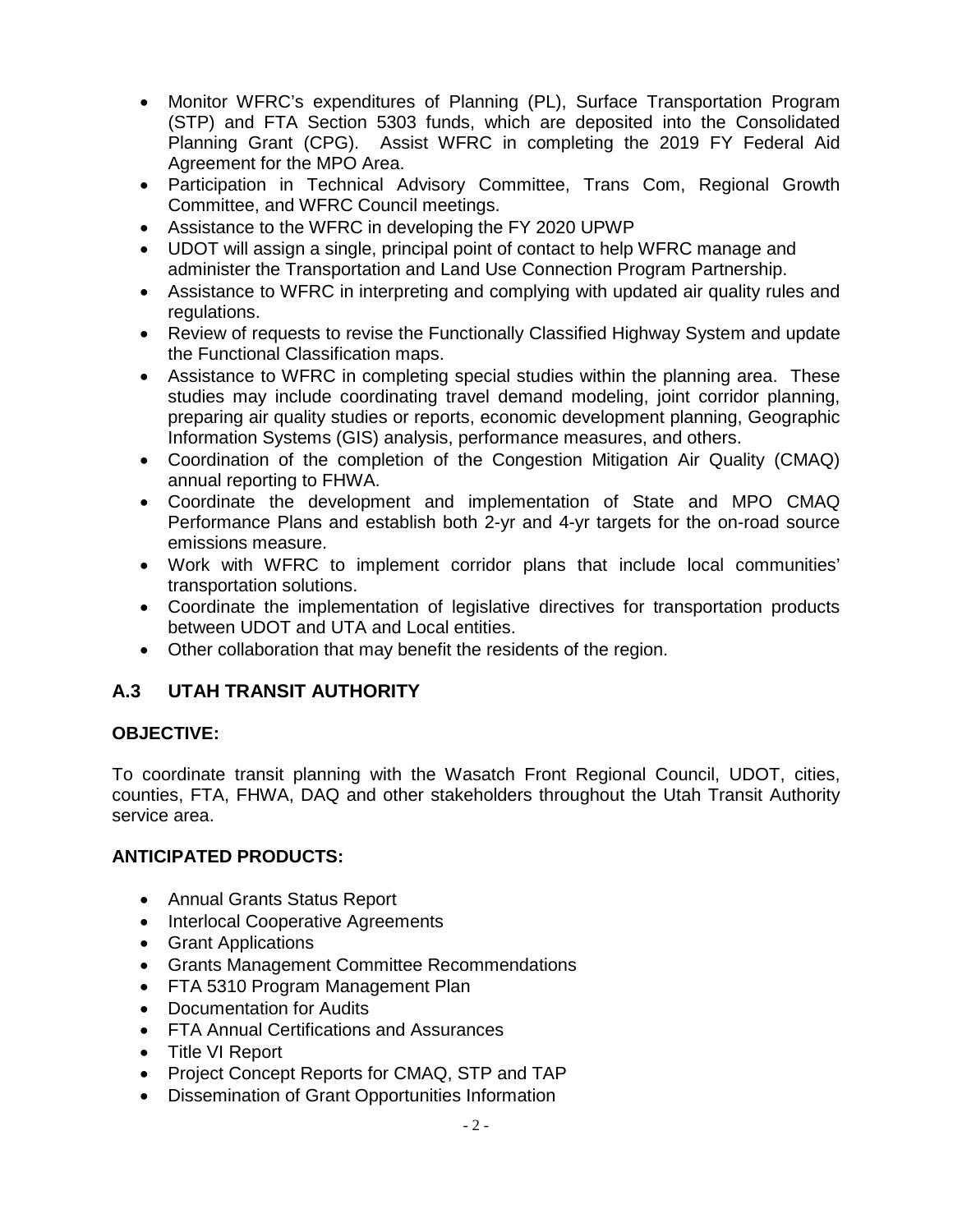- Collection and Distribution of Grants Financial Information
- Participation in Technical and Other Planning Meetings
- National Transit Database (NTD) Data Collection and Reports

## **B. TRANSIT PLANNING**

## **B.1 UTA TRANSIT PLANNING**

## **OBJECTIVES:**

To provide effective transit services within available resources.

To actively participate in transportation studies, community developments and master plan efforts to incorporate transit elements.

To improve multi-modal transportation options for the region in cooperation with WFRC, UDOT, airports and other stakeholders.

To promote and implement technology that will enhance transit service.

To plan and implement safety and security measures to increase comfort levels of current and future customers.

To work with key agencies for more effective use of transportation resources that will serve persons with disabilities and other transportation disadvantaged persons in the service area.

To promote ridesharing, telecommuting, flextime, bicycling, walking and discount programs to encourage more efficient use of the transportation system.

To encourage and work with stakeholders on transit-oriented developments and more transit-supportive land use.

## **ANTICIPATED PRODUCTS:**

- Service Standards
- Transit Financial Plan (TFP)/Equity Analysis
- Bus Stop Master Plan
- Intelligent Transportation Systems (ITS)/Technology Plan
- Transit Oriented Development (TOD)/Station Area Planning
- Active Transportation Planning
- Emergency Preparedness Planning
- Safety Planning
- Rideshare Program Planning
- Special Services/American Disability Act (ADA) Planning
- Regional Air Quality Initiatives
- Asset Management Planning for State of Good Repair Initiatives
- Environmental Sustainability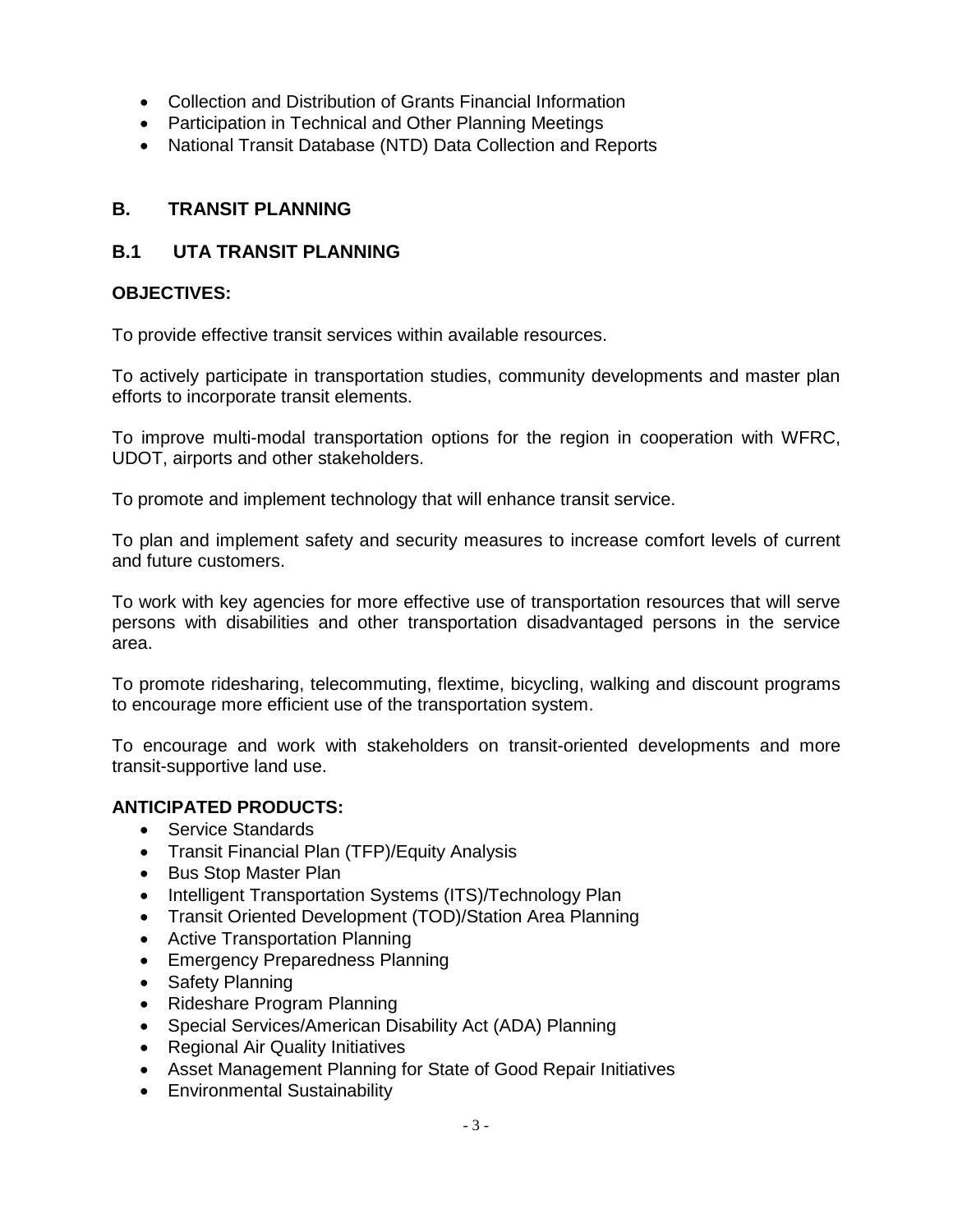• Travel Demand and TBEST Modeling

## **B.2 MOBILITY MANAGEMENT**

## **OBJECTIVES:**

To identify opportunities for and increase coordination of transportation services for transportation disadvantaged populations in order to increase efficiency and equity.

To actively engage in outreach to persons who are at a transportation disadvantage including seniors, persons with disabilities, persons with low income, and veterans, and to those agencies that perform work on their behalf.

To increase coordination between human service transportation providers through technology and policy initiatives in order to maximize the transportation options available to transportation disadvantaged populations.

## **ANTICIPATED PRODUCTS:**

- Sustainable and active Mobility Councils in Davis, Tooele, Salt Lake, Utah, and Weber counties to improve outreach and provide guidance on implementing local projects
- Expanded use of UtahRideLink, the regional One Call One Click trip scheduling website
- Expanded Volunteer Driver Programs in Weber, Davis and Utah counties
- Expanded functionality and deployment of RidePilot, the no-cost scheduling, dispatch, and grant reporting software for regional human services transportation providers
- Coordination with Bear River Association of Governments mobility management in Box Elder County
- Ongoing outreach to underrepresented populations
- Integration of the updated Coordinated Human Services Transportation Plans for Davis, Salt Lake, Tooele, Utah, and Weber counties into the Regional Transportation Plans.

## **C. LONG RANGE PLANNING**

## **C.1 REGIONAL TRANSPORTATION PLAN**

#### **OBJECTIVES:**

To further communication and next steps to implementation of the WC2050 Vision.

To continue coordination, communications, and implementation efforts for Utah's Unified Transportation Plan: 2019-2050.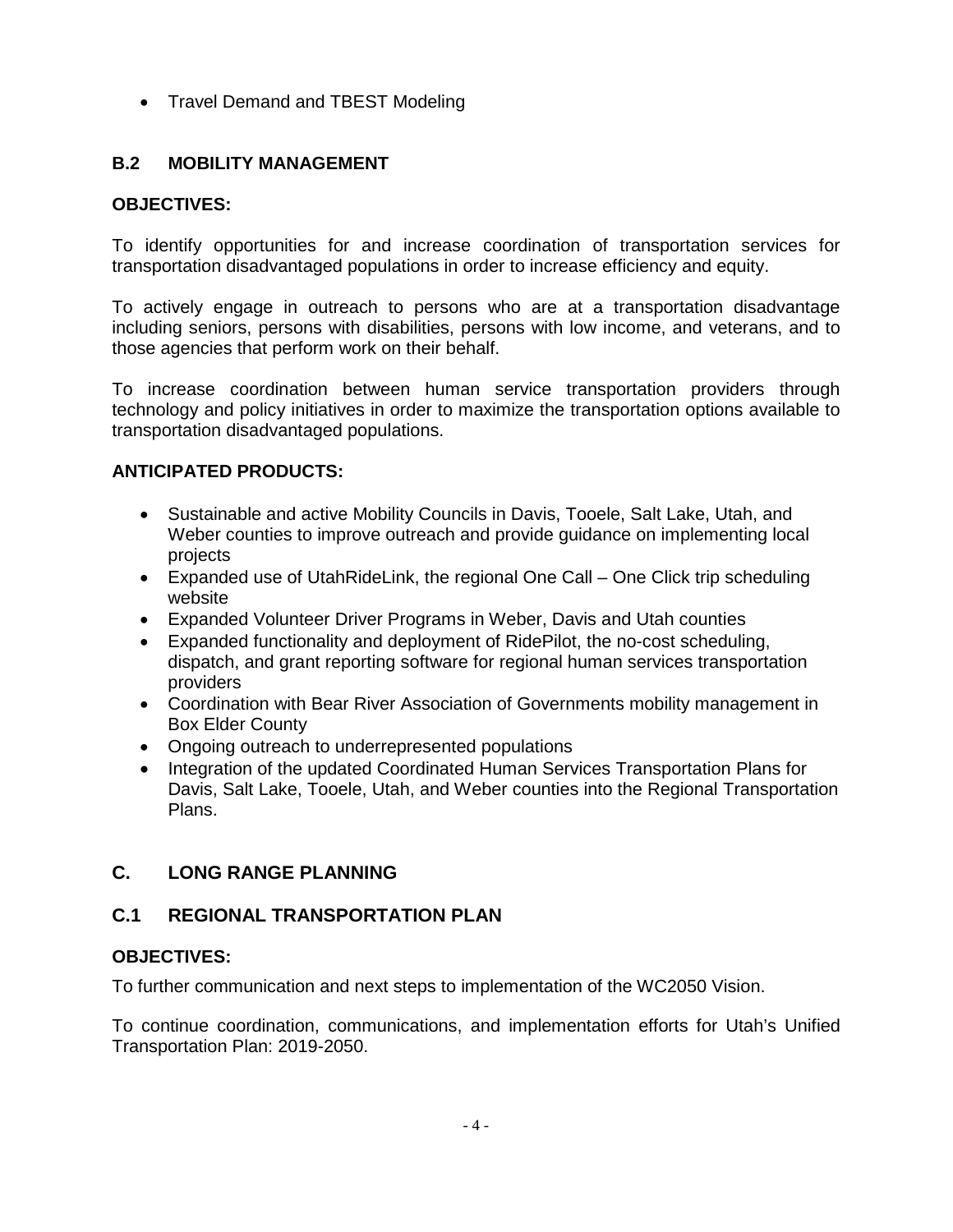To continue to cooperate and coordinate with Utah's other three MPOs, FHWA, FTA, UDOT, UTA, local governments, and other interested agencies and stakeholders for the update of the Wasatch Choice 2050 (WC2050) and the update and development of the WFRC Regional Transportation Plan: 2023-2050 (2023-2050 RTP) and Utah's Unified Transportation Plan 2023-2050.

To continue to develop and refine the WFRC's regional transportation planning process to ensure that the Wasatch Choice Vision is incorporated into the overall 2023-2050 RTP process with local communities, transportation partners, and stakeholders

To use identified RTP performance measures to evaluate how well planned improvements in the 2023-2050 RTP are meeting the adopted WC2050 Regional Goals.

To plan for transportation while understanding the effects of and impacts upon land use and regional development patterns.

To review, discuss, and incorporate all existing and new federal requirements found in national surface transportation authorization legislation (FAST Act and its successor).

To increase active transportation emphasis in the 2023-2050 RTP.

To be responsive to local community and transportation partner requests for amendments to the 2019-2050 RTP.

## **ANTICIPATED PRODUCTS:**

- A revised brochure summarizing the Wasatch Choice for 2050 Vision and the 2019- 2050 RTP.
- A new Utah's Unified Transportation Plan 2019-2050, coordinated among Utah's four MPOs, FHWA, UDOT, UTA, and other interested agencies.
- Amendments to the 2019-2050 RTP.

## **C.2 GROWTH PLANNING**

#### **OBJECTIVES:**

To identify, evaluate, and address issues and concerns associated with growth throughout the Wasatch Front Region.

To provide greater integration, cooperation, and coordination between municipal, township, and county transportation, land use and economic development planning / implementation efforts and the WFRC transportation planning / programming process.

To continue to promote awareness of regional and long-term issues and solutions related to the WFRC adopted Regional Goals and the Wasatch Choice 2050 Vision.

To reduce growth in transportation demand by enabling and encouraging growth patterns that have lower per capita transportation demands.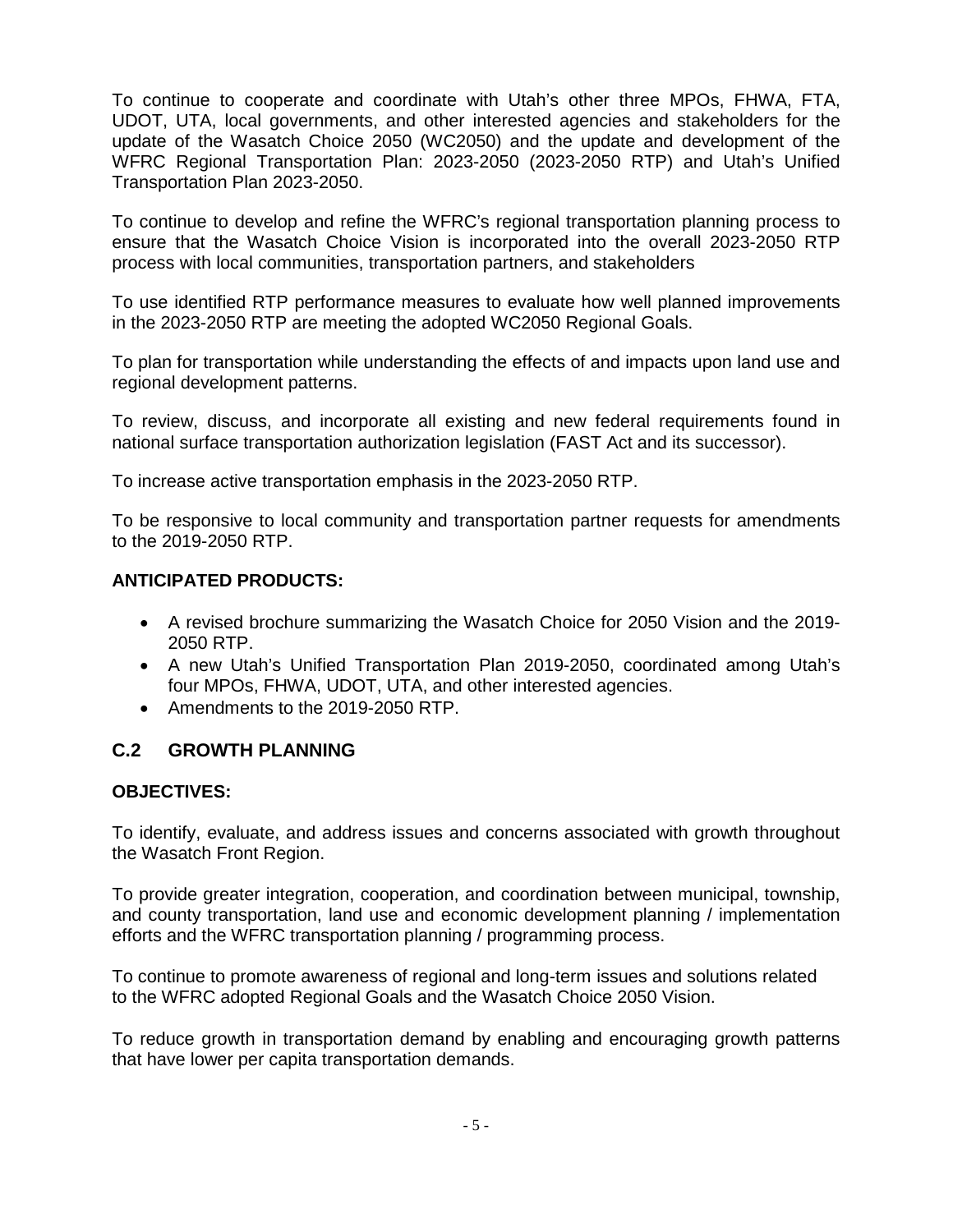To identify priority transportation corridors for which corridor preservation activities are needed, participate in UDOT's (Revolving Loan Fund) Corridor Preservation Advisory Council and Local Corridor Preservation Fund processes, and assist local governments with corridor preservation tools and implementation of corridor preservation measures.

## **ANTICIPATED PRODUCTS:**

- Incorporation of overall growth projections, concerns, and solutions into the region's transportation planning and programming processes
- Coordination of local growth plans with regional infrastructure in the Wasatch Choice 2050 Vision
- Assistance to local governments in preserving transportation corridors
- Incorporation of the green infrastructure and critical lands considerations into the Wasatch Choice for 2050 Vision, and the 2019 – 2050 Regional Transportation Plan.

## **C.3 LOCAL GOVERNMENT PLANNING SUPPORT**

## **OBJECTIVES:**

To provide support to cities, counties, and other planning agencies as they consider incorporating the Regional Growth Principles and the Wasatch Choice for 2050 Vision into their plans.

To support local planning efforts that shape development encouraging alternative modes of transportation, producing less travel demand, and furthering the Wasatch Choice for 2050 Growth Principles.

To support utilization of implementation planning tools, such as ET+, for local governments, other planning agencies, and the development community by which they can improve growth planning.

To provide assistance to local governments in the areas of general planning and specialized planning studies.

## **ANTICIPATED PRODUCTS:**

- The Transportation and Land Use Connection, a program developed to support local governments in creating desired and livable communities, and in coordinating their land use plans with existing or planned regional transportation
- Planning assistance and coordination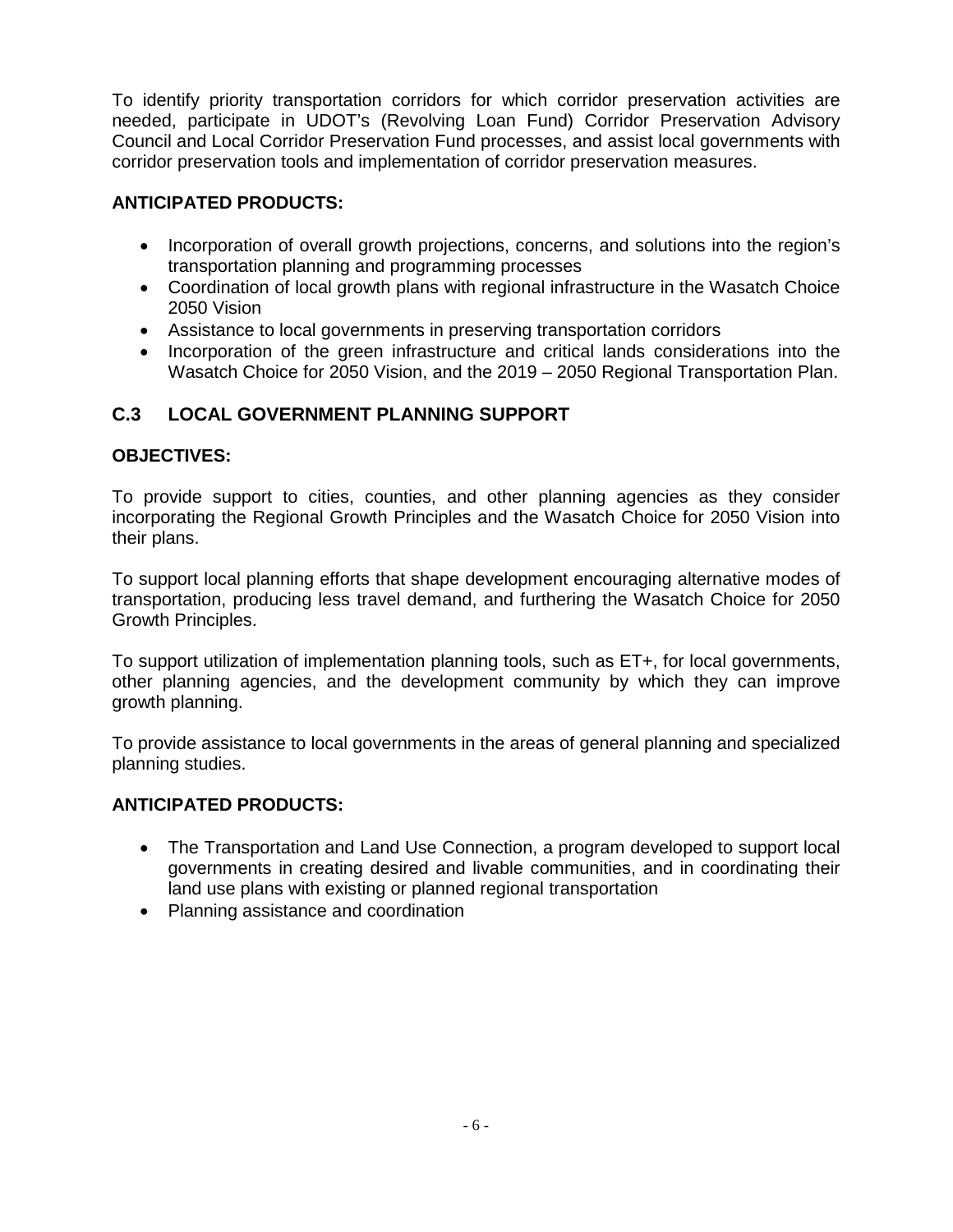## **D. SHORT RANGE PLANNING AND PROGRAMMING**

## **D.1 TRANSPORTATION MANAGEMENT SYSTEMS**

## **OBJECTIVES:**

To develop, maintain and improve a congestion management process for the Salt Lake-West Valley and Ogden-Layton Urbanized Areas that is integrated with the urban transportation planning process.

To continue partnerships with UDOT, UTA, cities and counties regarding expansion of both transportation demand management and transportation system management programs including Intelligent Transportation Systems (ITS) technologies. Part of this effort will include working with the TravelWise and UTA Rideshare programs.

To incorporate safety into the urban transportation planning process through emphasis at all levels of planning and programming.

## **ANTICIPATED PRODUCTS:**

- A Congestion Management Process (CMP)
- Annual CMP Report
- Promotion of Transportation Demand Management (TDM) and Transportation System Management (TSM) strategies
- Incorporation of UDOT's Pavement and Bridge Management System results in the Transportation Improvement Program (TIP)
- Incorporation of Safety Improvements in the TIP

## **D.2 PLAN REFINEMENT AND SPECIAL STUDIES**

#### **OBJECTIVES:**

To analyze and recommend long-term policies and short to medium range actions for implementation of the Regional Transportation Plan.

To conduct special studies of highway and transit systems as they relate to the Regional Transportation Plan and UTA, UDOT or local plans and projects.

To develop complete street standards and tools so that future road projects more fully consider non-auto modes and plans in their design.

## **ANTICIPATED PRODUCTS:**

- Tooele Valley Transit Feasibility Study
- Service Choices Study
- TOD System Analysis
- Future of TRAX Study
- Box Elder-Cache-Weber Transit Analysis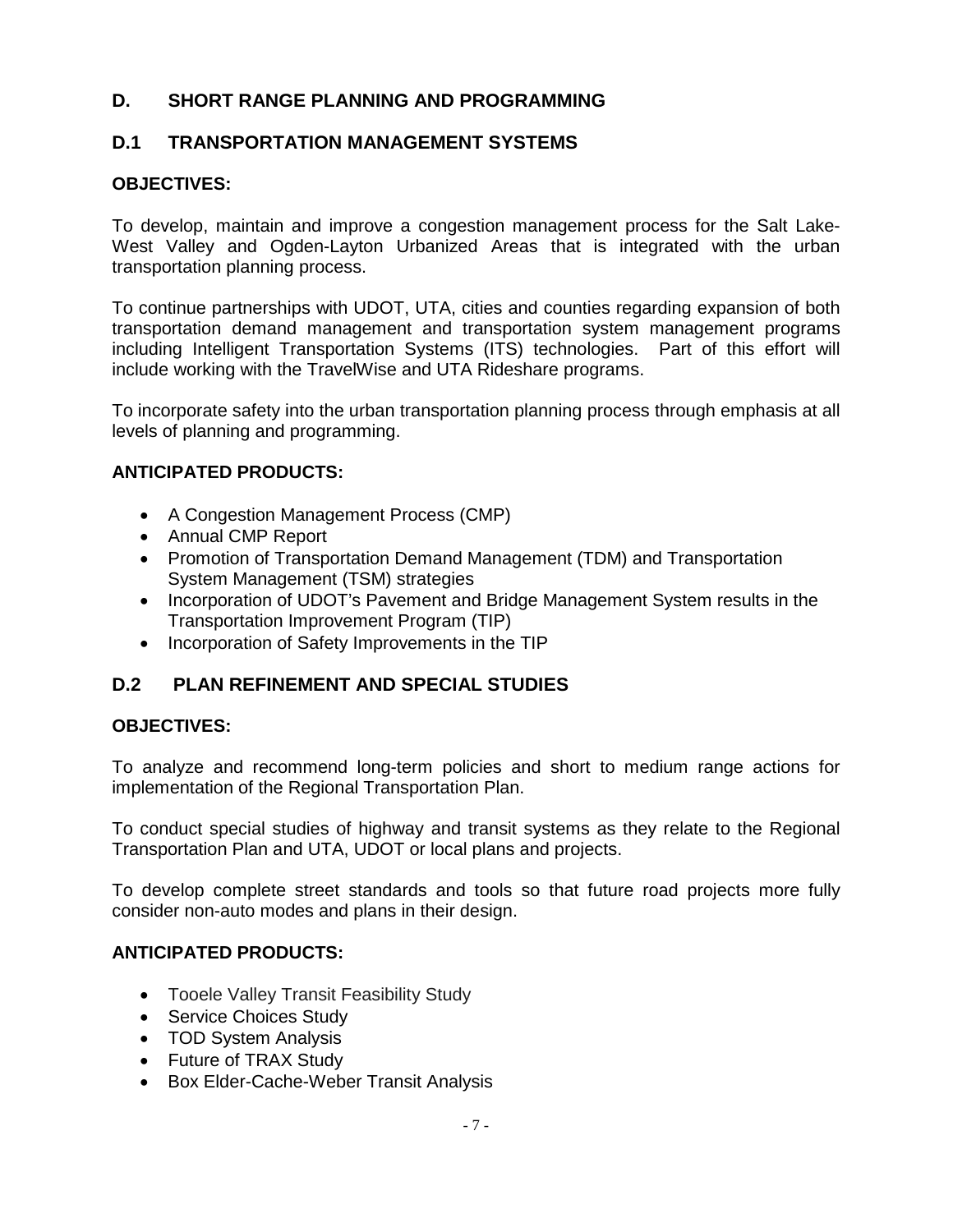- Station Access Design Guidelines
- Park & Ride Master Plan Update
- Fiscal Impacts Tool Development
- Utah Parking Modernization
- Joint Projects Studies
- Other Planning Studies

## **D.3 TRANSPORTATION IMPROVEMENT PROGRAM**

## **OBJECTIVES:**

To develop a financially constrained Transportation Improvement Program (TIP) that covers a broad range of transportation improvements and conforms with the State Implementation Plan for air quality (SIP).

To prepare and maintain the urban Surface Transportation Program, the Congestion Mitigation Air Quality Program, and the Transportation Alternatives Program for the Salt Lake/ West Valley and the Ogden/ Layton Urbanized Areas.

## **ANTICIPATED PRODUCTS:**

- An evaluation process that will help coordinate the implementation of the Regional Transportation Plan (RTP) for highways, transit, and bicycles, meet the short range needs of the area, and provide for the maintenance of the existing transportation system
- Surface Transportation Program (STP), Congestion Mitigation/ Air Quality (CMAQ) program, and Transportation Alternatives Program (TAP)
- A six-year Transportation Improvement Program containing highway, transit, and other modal projects programmed for the region
- Status reports of STP, CMAQ, and TAP projects
- Support for project implementation and completion
- Listings of obligations of federal highway and transit funds for fiscal year 2019

## **E. PROJECT COORDINATION AND SUPPORT**

## **E.1 UDOT ENVIRONMENTAL STUDIES**

## **OBJECTIVES:**

To accomplish environmental analysis requirements for federal approval of regional highway facilities.

To provide technical support to environmental studies and ensure that planning work is considered in them. WFRC will also provide general support to these projects through other elements of the UPWP.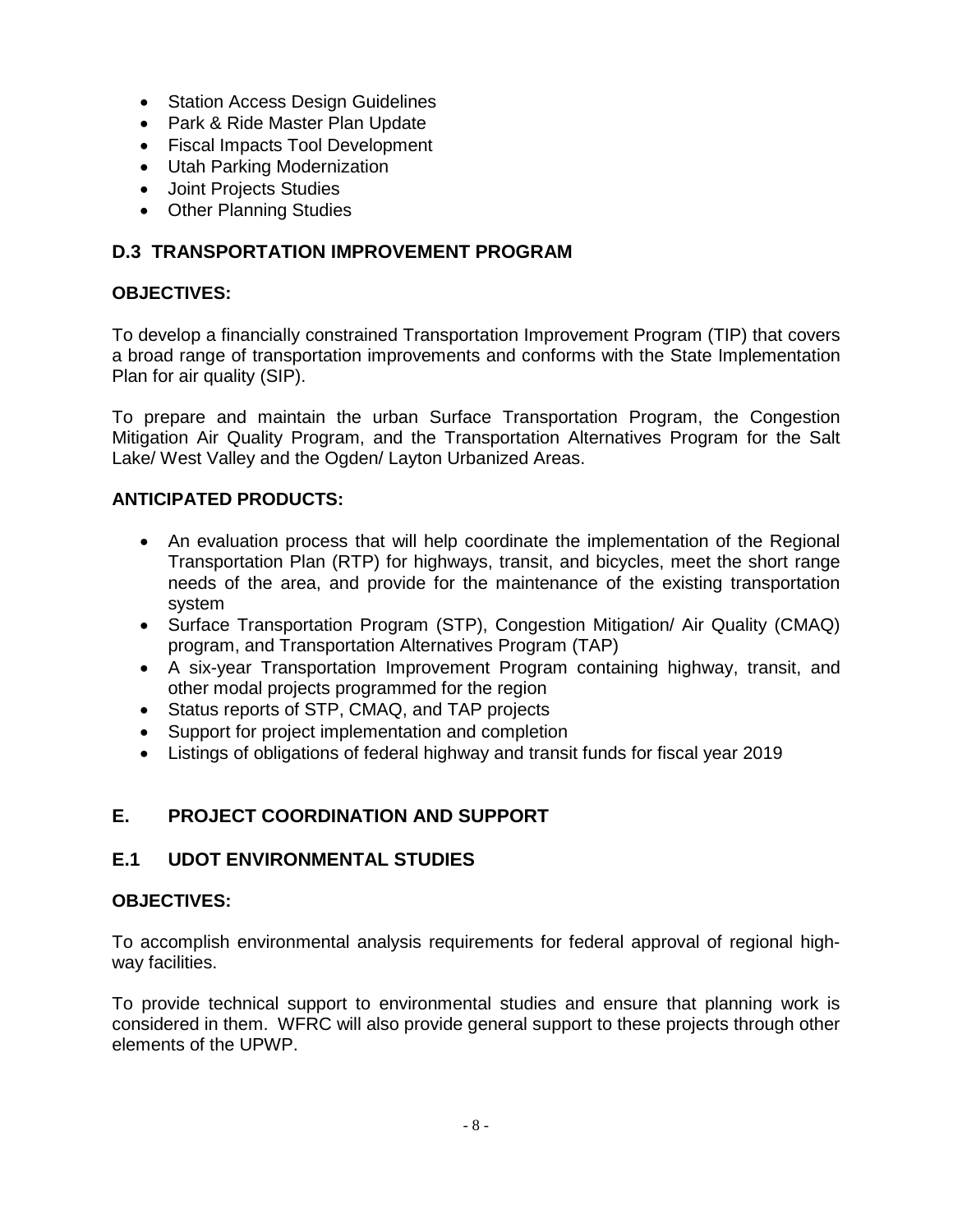## **ANTICIPATED PRODUCTS:**

- Little Cottonwood Canyon Environmental Impact Statement (EIS)
- I-80/ I-215 Parley's Interchange Environmental Impact Statement (EIS)
- Other Environmental Studies

## **E.2 UTA ENVIRONMENTAL STUDIES**

## **OBJECTIVES:**

To accomplish environmental analysis requirements for federal approval of regional transit facilities.

To provide technical support to environmental studies and ensure that planning work is considered in them. WFRC will also provide general support to these projects through other elements of the UPWP.

## **ANTICIPATED PRODUCTS:**

- Davis Salt Lake City Community Connector EA or CatEx
- Blue Line Alternatives Analysis
- Other Environmental Studies

## **F. TRAVEL FORECASTING**

## **OBJECTIVES:**

To develop and maintain the Wasatch Front Travel Demand Model (WF TDM) and Real Estate Market Model (REMM), along with their associated input data, for regional planning applications. Work will begin toward a two-year cycle of further model development of the WF TDM (forthcoming v8.4) and REMM (forthcoming v1.1) with completion targeted for June of 2021.

To support internal and external application of the WF TDM and REMM models for studies and projects throughout the region, including providing training opportunities to transportation agency staff and private sector consultants.

To increase the consistency and transparency of model-related tools and their use.

To increase coordination and team building in the modeling community.

To continue best practices in model development and application given available resources.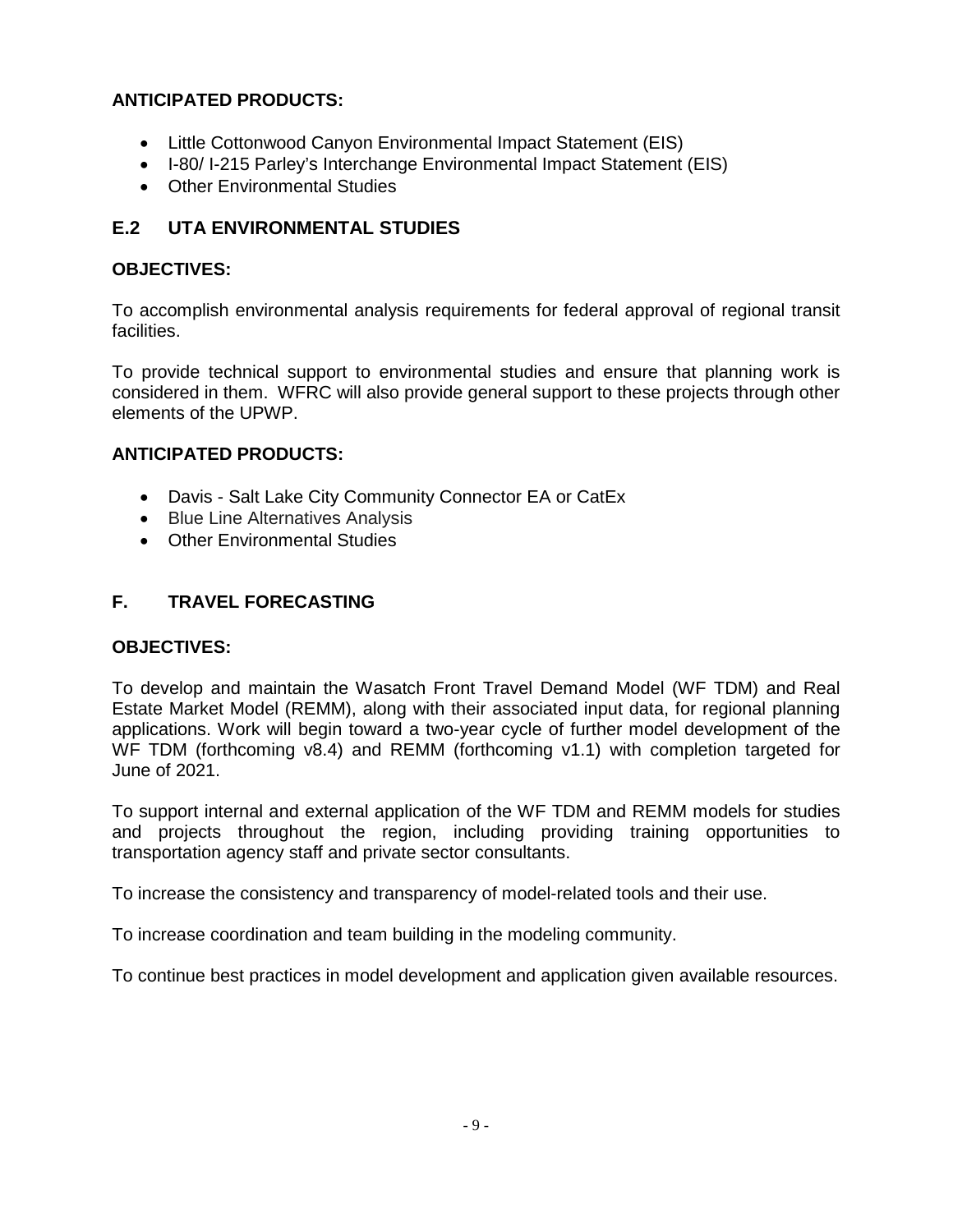## **ANTICIPATED PRODUCTS:**

- Continued stakeholder engagement in modeling decisions through the existing Interagency Model Policy Committee and Interagency Model Technical Committee
- Updated free flow speed and volume delay functions for WF TDM v8.4
- Updated Mode Choice Model for forthcoming WF TDM v8.4
- Development of a WF Bike Model and methodology for integration with WF TDM v8.4
- Tooele Valley travel demand model update
- Enhancements for WF TDM v8.4 that improve the model's sensitivity to the built environment, handling of external trips, non-home-based work trips, and future school locations and their associated travel
- Peer review of REMM 1.0 model structure, input data, and results
- Updated general plan layer, add Brigham City, Perry, and Willard area to REMM model space
- Update of 2018 intermediary year input datasets and integration of this data and other regionally significant development using REMM's 'pipeline projects' capability
- Continued automation of model output into formats that support visual assessment, mapping and calculation of performance measures
- Furthered understanding of the REMM developer module's ability to allocate development incrementally
- Unconstrained county-wide job and household projections shared to Gardner Policy Institute (GPI) to inform their update of county-wide control numbers that guide REMM forecast analysis
- Enhanced understanding of the REMM model behavior when maximum capacity is assumed
- Incremental improvements to the REMM model structure and coefficients
- Further exploration of cloud computing for scalable REMM and TDM operation
- Technical support for TDM and REMM model application and various transportation projects

## **G. TECHNICAL SUPPORT AND SERVICES**

## **G.1 AIR QUALITY ANALYSIS AND COORDINATION**

## **OBJECTIVES:**

To coordinate transportation plans at the system and project level with the goals, policies, and specific actions of the Statewide Implementation Plan (SIP) for air quality.

To identify and help implement strategies for improving air quality in the region.

## **ANTICIPATED PRODUCTS:**

- Conformity determination for the TIP, RTP, and any amendments
- Technical support for air quality analysis
- Regular meetings of the Interagency Consultation Team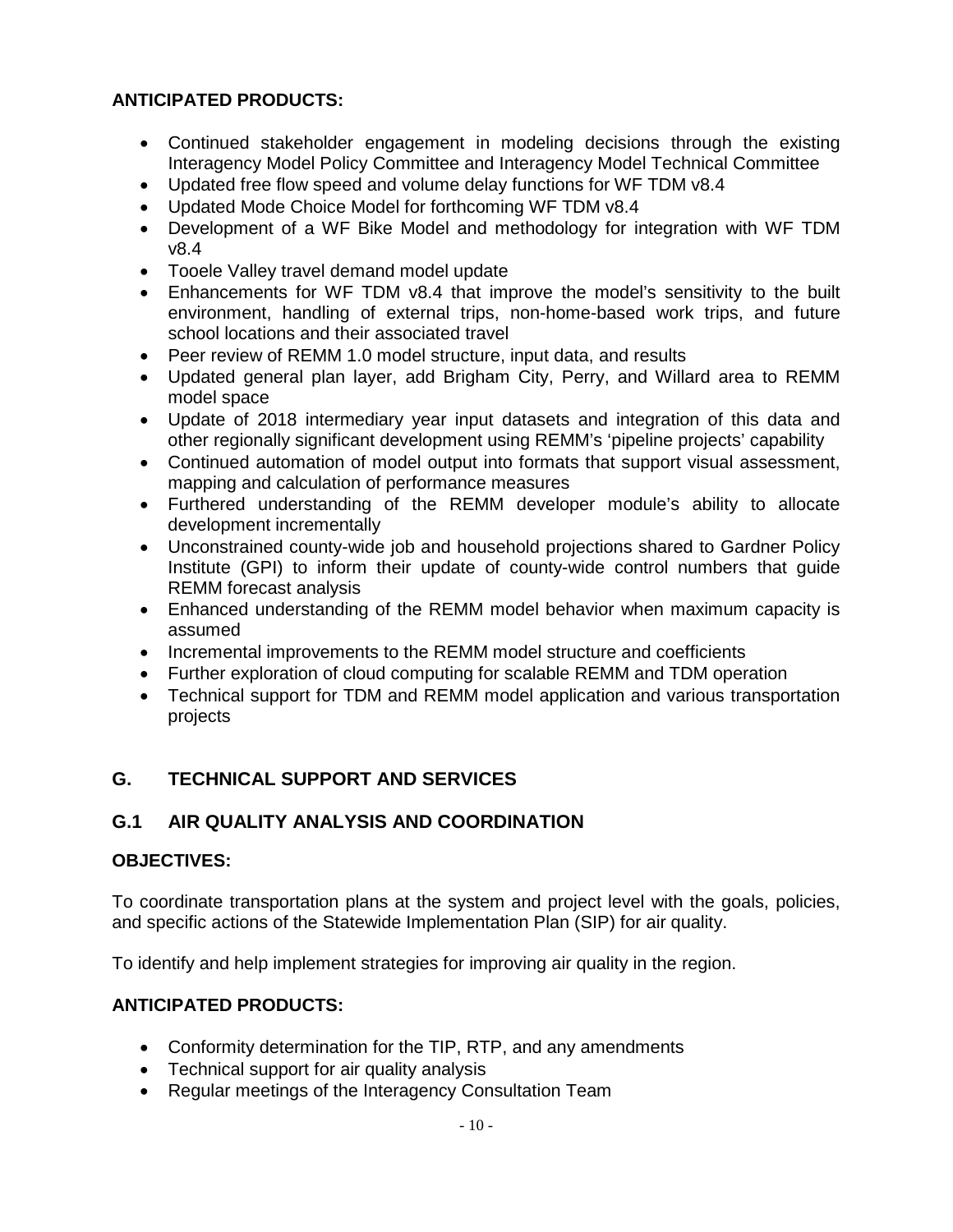- Coordination with DAQ, UDOT, UTA, MAG, Cache MPO, EPA, FTA and FHWA regarding air quality issues
- Air quality performance measures and reporting
- Support to DAQ for  $PM<sub>2.5</sub>$  and Ozone SIP Development
- Transportation Control Measures as needed

## **G.2 SOCIOECONOMIC AND TRANSPORTATION DATA**

## **OBJECTIVES:**

To develop, verify and maintain socioeconomic estimate and forecast data at the county, place, and TAZ levels.

To collect detailed input data for the development and enhancement of the regional travel and land use models.

To maintain various other databases that support the Regional Travel Demand Model, the regional Real Estate Market Model (REMM), and studies/plans prepared by WFRC and others, including, but not limited to, existing and historical socioeconomic and transportation data.

To perform analysis to assist regional planning efforts, such as the Wasatch Choice 2050 Vision, the Regional Transportation Plan, and the Transportation Improvement Program.

To coordinate with and otherwise assist the US Census Bureau with communications, analysis, and development/distribution of data resources so as to best position Utah for a complete count and best quality data products resulting from the 2020 Census.

To collect, process, and analyze highway, transit, and active transportation data.

## **ANTICIPATED PRODUCTS:**

- Annual socioeconomic estimates
- Analysis of socioeconomic data and forecasts
- Input to short and long-range planning studies
- Continually updated REMM base data set
- Speed data and analysis
- Traffic volume data, including but not limited to, annual statistics, containing adjusted counts from permanent recorders and coverage stations
- Transit ridership, park and ride lot usage, and other data
- Verification of changes to census statistical boundaries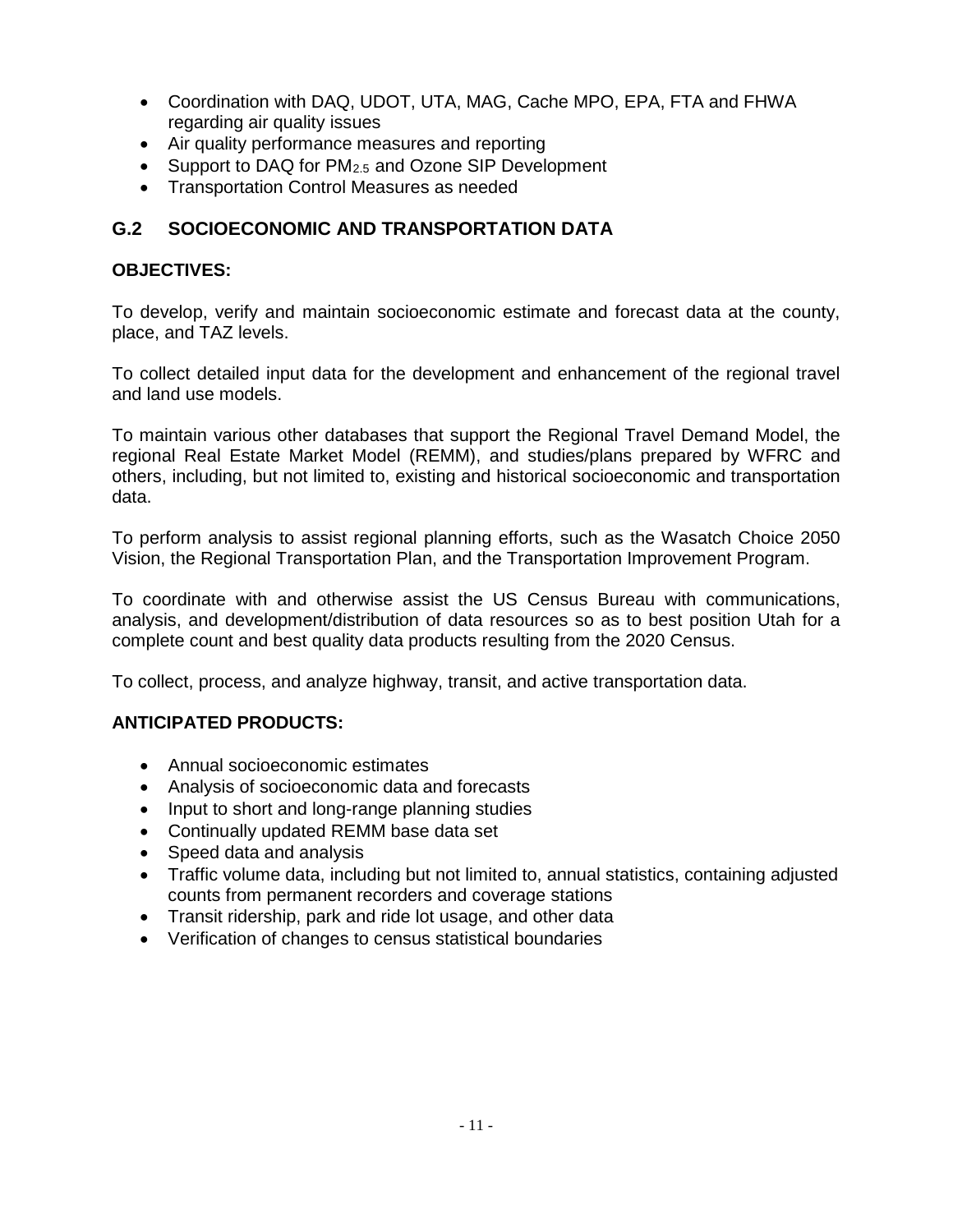## **G.3 GIS AND DATABASE MANAGEMENT**

## **OBJECTIVES:**

To expand the database and mapping capabilities of the agency to better accommodate the collection, use, and presentation of spatial data and information in transportation and land use planning.

To maintain a reliable, up-to-date inventory of authoritative spatial datasets, reducing internal and external data redundancy.

To empower GIS users to more easily retrieve data and create maps for analysis and decision-making support.

To promote visualization of geographic information using interactive web map applications.

## **ANTICIPATED PRODUCTS:**

- Geospatial datasets, spatial analysis, and maps in support of the Wasatch Choice Vision, Regional Transportation Plan (RTP), Transportation Improvement Program (TIP), and Transportation Land Use Connection (TLC) goals and activities
- Authoritative geospatial datasets that are appropriately accessible to both internal and external clients via local and web connections
- Technical documentation/metadata for authoritative geospatial datasets
- Performance metrics derived from GIS and analysis of the travel demand model (TDM) and Real Estate Market Model (REMM) land use model
- GIS map layers, interactive web maps, and web services depicting mobility, access to opportunity, and other results from TDM and REMM
- A data management inventory, repository, and best practices guidance document for management of WFRC spatial data

## **G.4 TECHNICAL SUPPORT TO LOCAL GOVERNMENTS**

## **OBJECTIVES:**

To provide assistance to state and local agencies, as well as the public in developing projects, plans, and programs which are part of or relate to the transportation system.

## **ANTICIPATED PRODUCTS:**

• Assistance and information to local governments and others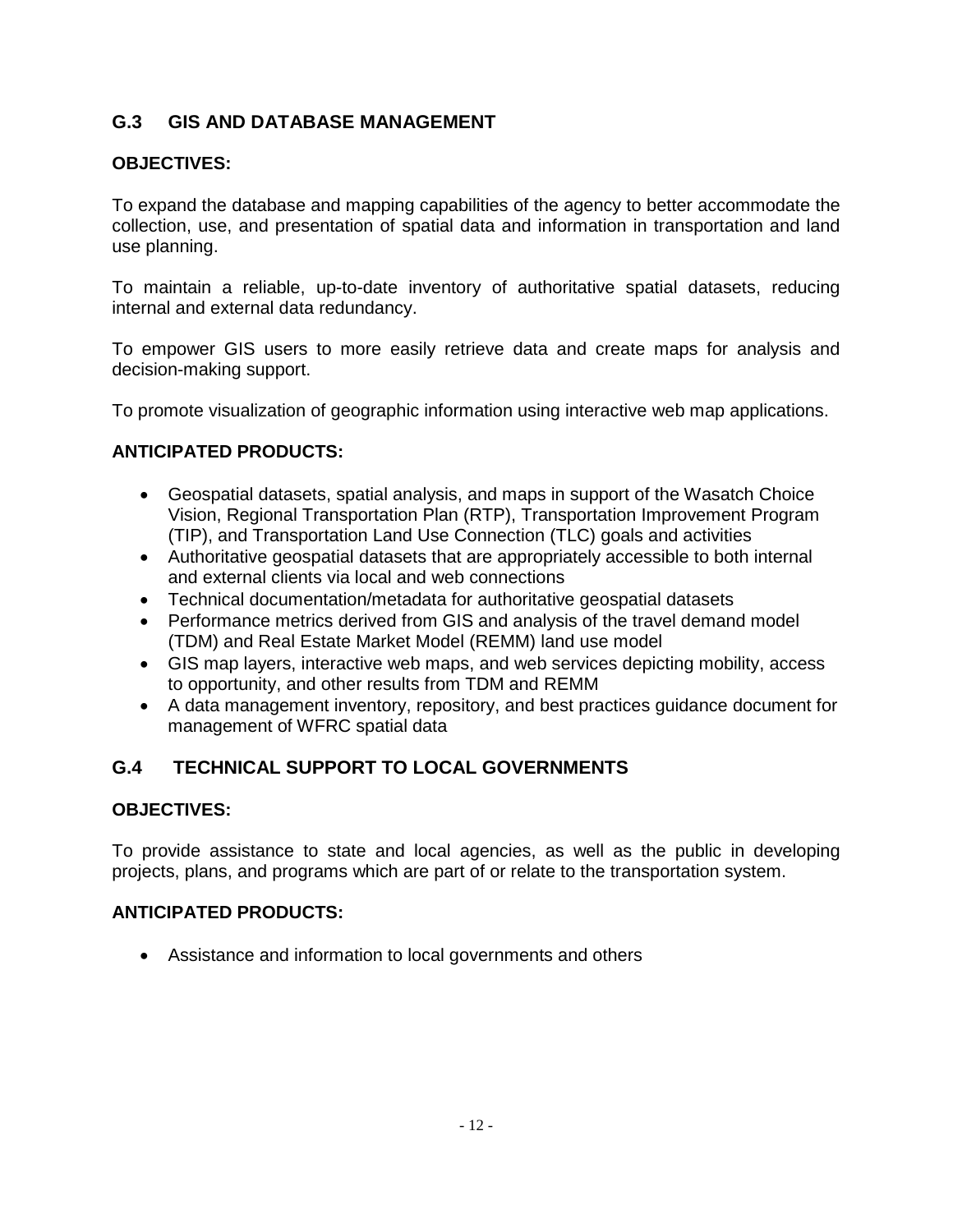## **G.5 TOOELE VALLEY RURAL PLANNING ORGANIZATION**

## **OBJECTIVES:**

To work with local governments, UDOT and UTA to provide a structured transportation planning process for Tooele Valley.

To refine the Tooele Valley Regional Long-Range Transportation Plan and advance transportation priorities for Tooele Valley.

To provide a public involvement process.

## **ANTICIPATED PRODUCTS:**

- Refinements to the Tooele Valley Regional Long-Range Transportation Plan
- Updated priorities for consideration in the STIP
- A public involvement process

## **G.6 MORGAN COUNTY-OGDEN VALLEY RURAL PLANNING ORGANIZATION**

## **OBJECTIVES:**

To work with local governments and UDOT to provide a structured transportation planning process for Morgan County and Ogden Valley.

To refine a Morgan County-Ogden Valley Regional Long Range Transportation Plan and advance transportation priorities for Morgan County and Ogden Valley.

To provide a public involvement process.

#### **ANTICIPATED PRODUCTS:**

- Refinements to the Morgan County and Ogden Valley Regional Long Range Transportation Plan
- Updated priorities for consideration in the STIP
- A public involvement process

## **H. PUBLIC INVOLVEMENT**

#### **OBJECTIVES:**

To provide early, on-going, and two-way communication with stakeholder groups, elected and appointed government officials, other government agencies, and private citizens regarding Wasatch Front Regional Council (WFRC) projects, plans, studies, and processes.

To provide forums in which this communication takes place, via public events, written communication, email campaigns, website pages, social media posts, online interactive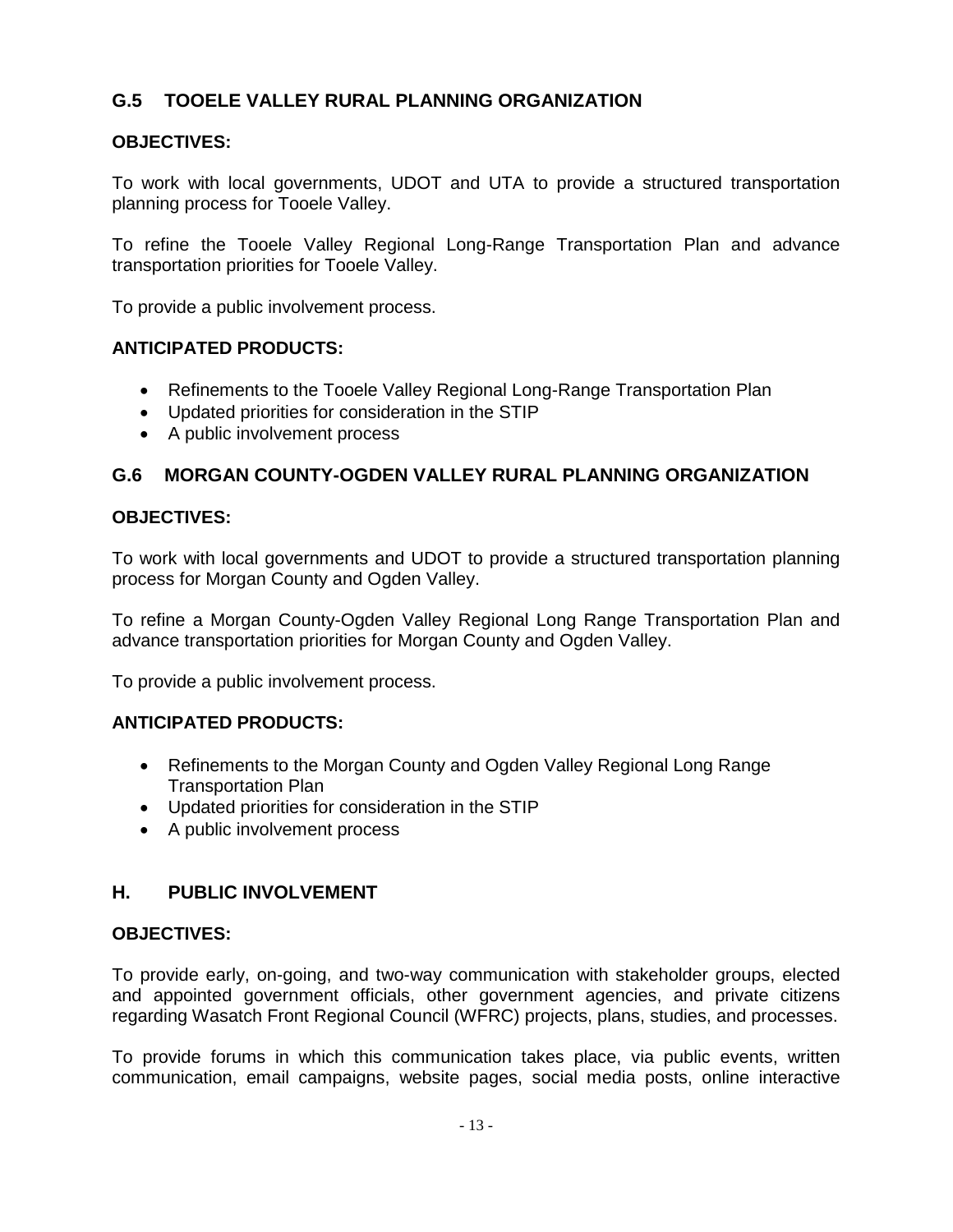maps and/or visualization tools, and other methods. To be performed in coordination with the Utah Department of Transportation (UDOT), Mountainland Association of Governments (MAG), Utah Transit Authority (UTA), Envision Utah, and local governments, to ensure that the public is well informed about the Regional Transportation Plan (RTP), Transportation Improvement Program (TIP), Wasatch Choice 2050 (WC2050) Vision, Transportation and Land Use Connection (TLC) program, Wasatch Front Economic Development District (WFEDD), and other plans and programs.

To comply with the public involvement provisions of the Fixing America's Surface Transportation (FAST) Act federal legislation and the requirements of Title VI for inclusionary efforts for the transportation disadvantaged and those with limited English proficiency.

## **ANTICIPATED PRODUCTS:**

- Public events, including:
	- Online and/or in-person open houses;
	- WC2050 event or similar combined event;
	- RTP and TIP processes;
	- Project-specific public events, many of which will be held in conjunction with other public agencies, including UDOT, UTA, etc.
- Communications content, in both English and Spanish formats;
- Email campaigns;
- Website pages;
- Social media posts;
- Online interactive maps and/or visualization tools; maintenance and use of a stakeholders email distribution list, which currently includes over 3,500 contacts;
- General and program-specific brochures and report cards;
- Speaking engagements at chambers of commerce, and university and college classes, as well as senior, community, environmental, vulnerable community, minority, and disadvantaged groups, etc.;
- Briefings to the news media;
- Publication of RTP and TIP public open houses and/or comment periods in local and regional newspaper ads;
- Visits with environmental justice and other special interest groups, as well as the natural resource agency to receive input on RTP development;
- Presentations to the legislature;
- Distribution of the statewide Utah's Unified Transportation Plan; and
- Documentation of all public involvement efforts

## **I. COMMUNITY DEVELOPMENT**

## **I.1 COMMUNITY DEVELOPMENT BLOCK GRANT (CDBG) PROGRAM**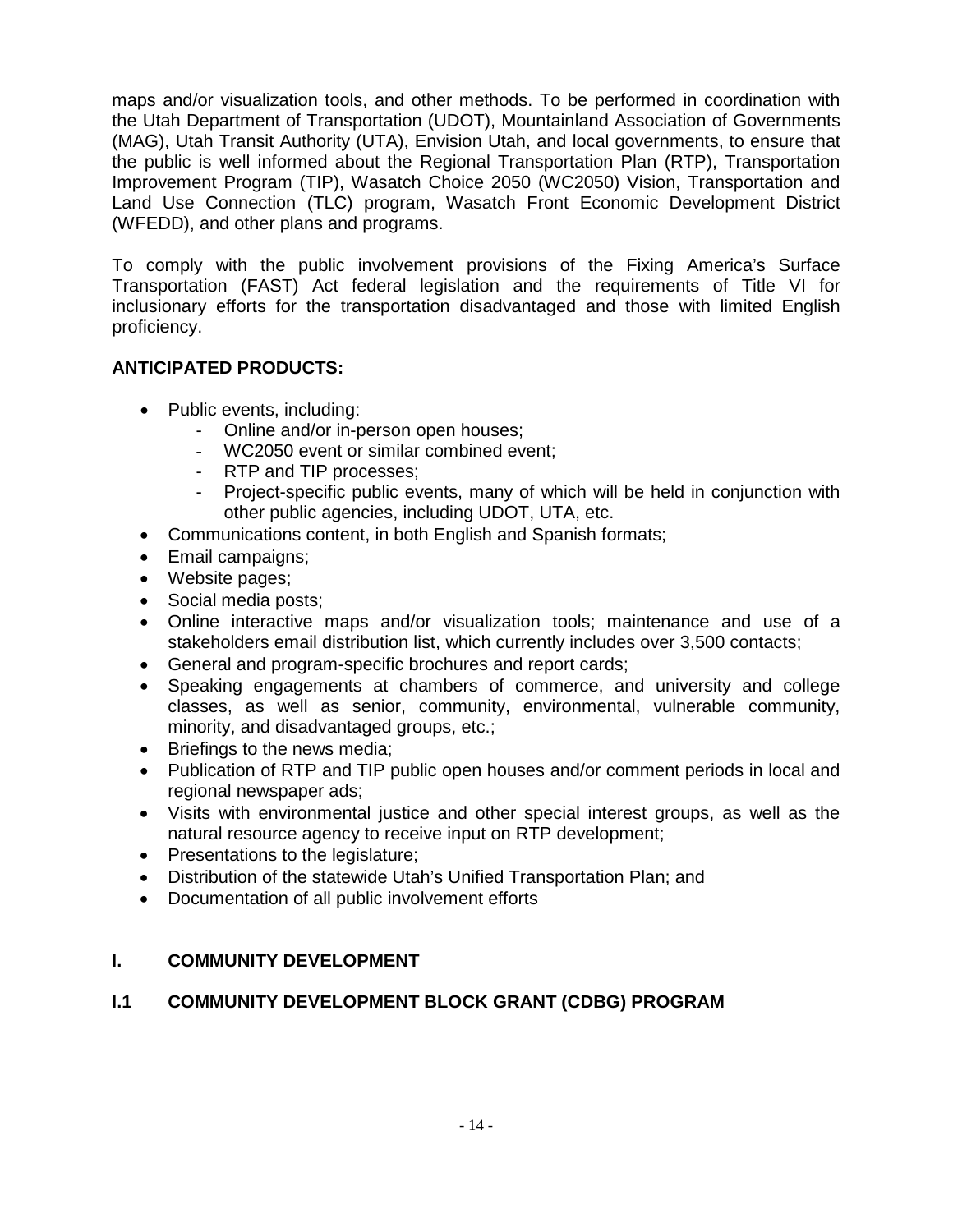## **OBJECTIVES:**

To assist in the development of viable urban communities by providing decent housing and a suitable living environment, principally for persons of low and moderate income.

To provide data, planning, technical assistance, management, and other information and services through the Small Cities CDBG Program of the Wasatch Front Region within Morgan, Tooele, and Weber Counties, excluding Ogden City.

## **ANTICIPATED PRODUCTS:**

#### **Regionwide**:

- Updated regional Consolidated Plan Annual Action Plan for the Wasatch Front Region
- Updated Rating and Ranking Criteria to comply with local and regional goals and priorities for funding
- Assistance to the Regional Review Committee for meetings, consolidated plan information and Rating and Ranking Criteria.
- Assistance to the State CDBG policy committee representative for the region in order to better facilitate representation of local interests with state agencies
- Assistance to the Councils of Governments from Morgan, Tooele and Weber Counties along with other local elected officials in order to familiarize and inform them of program requirements and responsibilities
- Technical assistance to any interested entity to ensure access and participation in the program. Assistance may be provided not only to municipalities, but also nonprofit agencies, social service providers, local special service improvement districts, and other organizations
- Coordination between the State, as the program administrator, and each local entity (applicants) to ensure program awareness and compliance

#### **Municipality:**

- Assistance to jurisdictions in updating their capital improvement plans that prioritize needs and identify projects to help mitigate the needs
- Promotion of community and public service-related activities such as the Continuum of Care program, the State's Plan to End Chronic Homelessness, and planning for affordable housing

## **I.2 ECONOMIC DEVELOPMENT**

#### **OBJECTIVES:**

To continue to administer the Economic Development District (EDD) in order to better support the region and remain eligible for funding from the U.S. Economic Development Administration (EDA)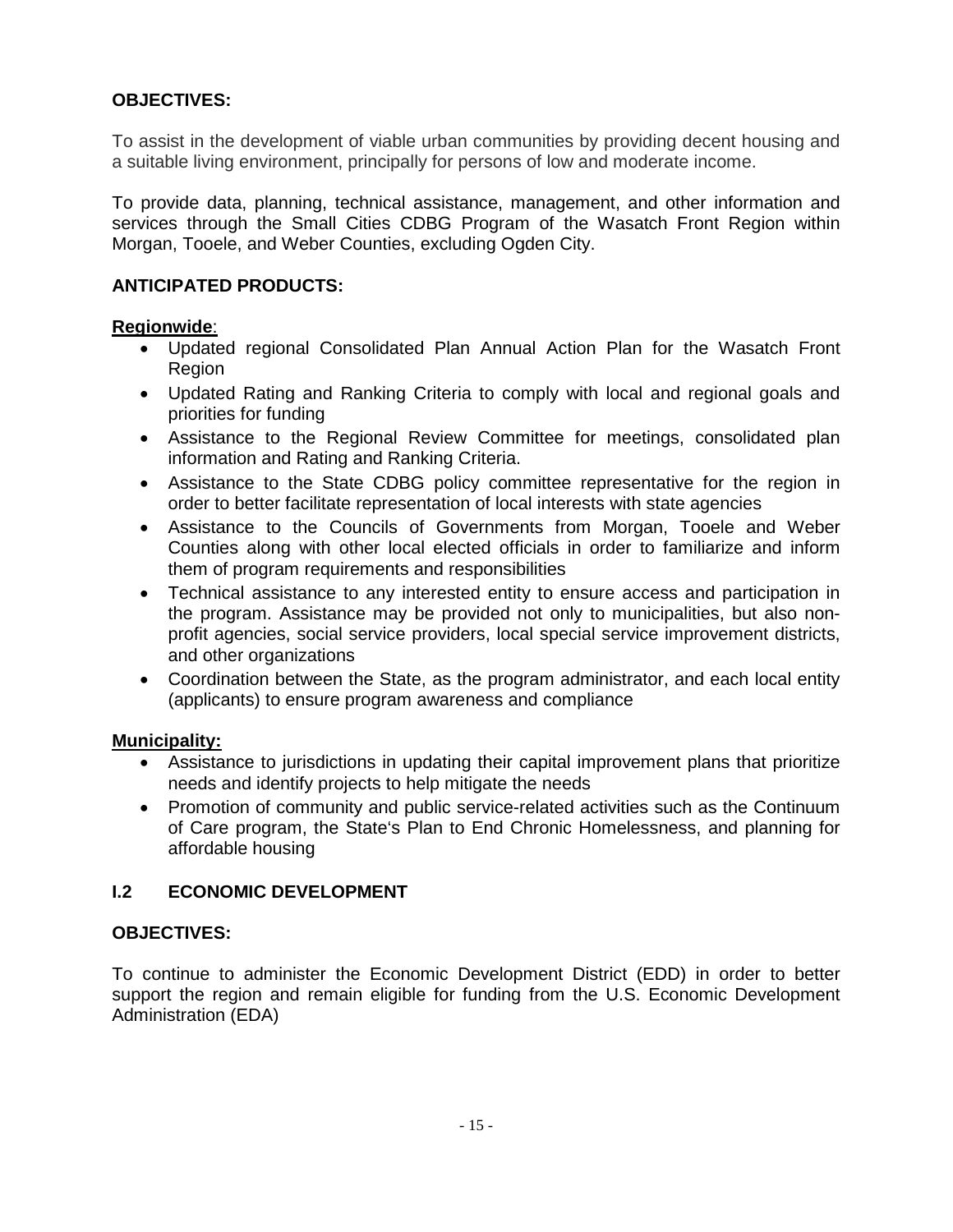To annually update the region's Comprehensive Economic Development Strategy (CEDS), a study that brings together public and private sectors to create an economic roadmap that strengthens regional economies

To integrate economic development plans, programs, and activities with the WFRC including the transportation planning process and Wasatch Choice for 2050 Vision

## **ANTICIPATED PRODUCTS:**

• A Comprehensive Economic Development Strategy (CEDS)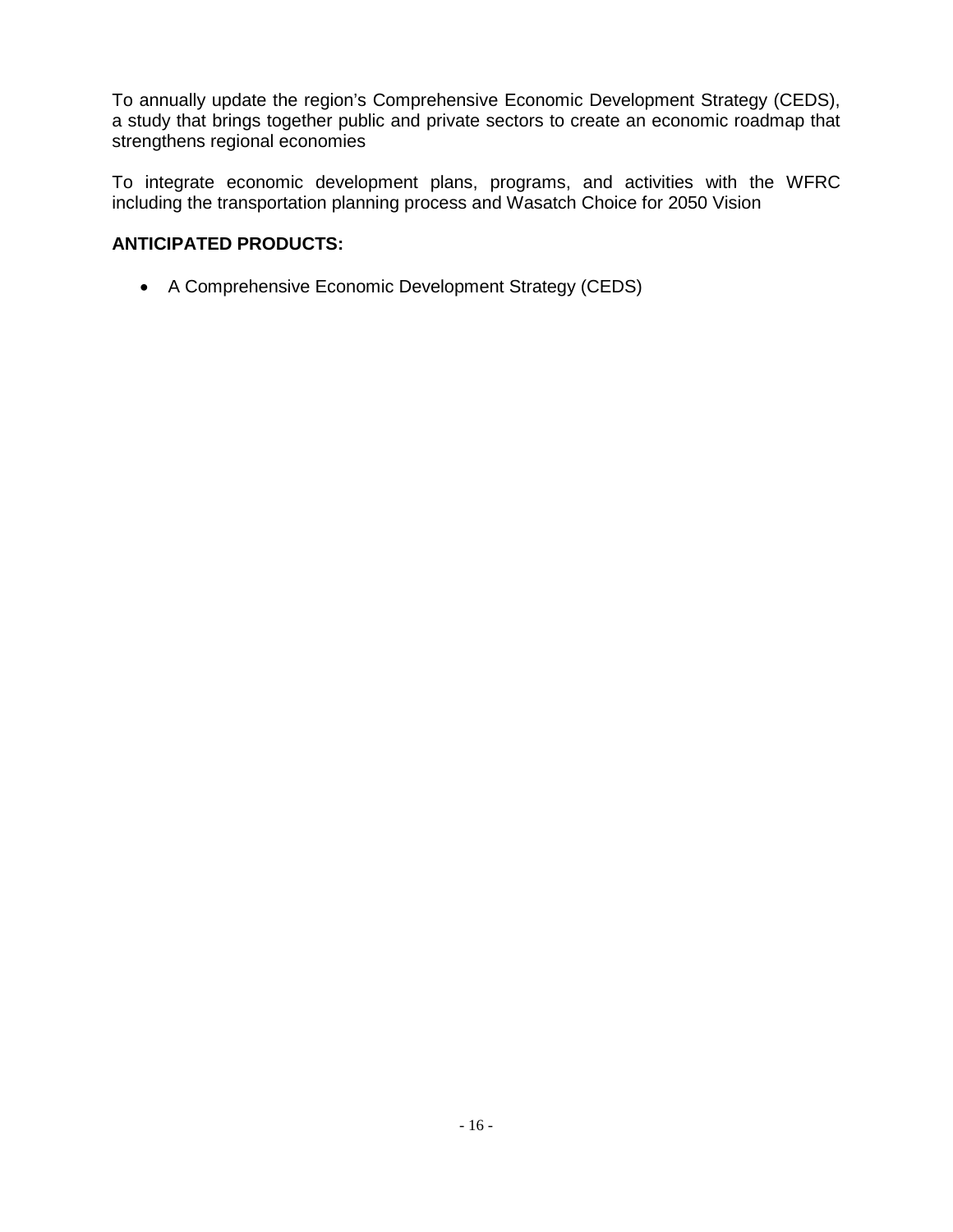| <b>DATE:</b><br><b>AGENDA ITEM:</b> | May 9, 2019                                                  |
|-------------------------------------|--------------------------------------------------------------|
| <b>SUBJECT:</b>                     | Request for consideration of and input for WFRC's 2020 Goals |
| <b>PREPARED BY:</b>                 | <b>Andrew Gruber</b>                                         |

#### **BACKGROUND:**

During the WFRC Budget Committee meeting, there will be a discussion about WFRC's organizational goals and priorities for FY2020 (July 1, 2019 - June 30, 2020). In preparation for that discussion, please review the current FY19 WFRC goals, included in the meeting materials. Staff requests your feedback on WFRC's activities in FY19, and how we might adjust the goals as we look ahead to the next year. With input from the Budget Committee, other elected Council leaders, and WFRC staff, we will develop draft FY20 goals and provide them to you for review, and then take those goals to the Council for approval at our meeting on May 23, along with the FY20 budget and Unified Planning Work Program.

#### **EXHIBITS:**

WFRC 2019 goals

#### **RECOMMENDATION AND MOTION:**

The WFRC Budget Committee requests suggestions and feedback for creating WFRC's FY20 goals, based on activities in 2019 and upcoming needs in 2020.

#### **CONTACT INFORMATION:**

Andrew Gruber, (801) 824-0055